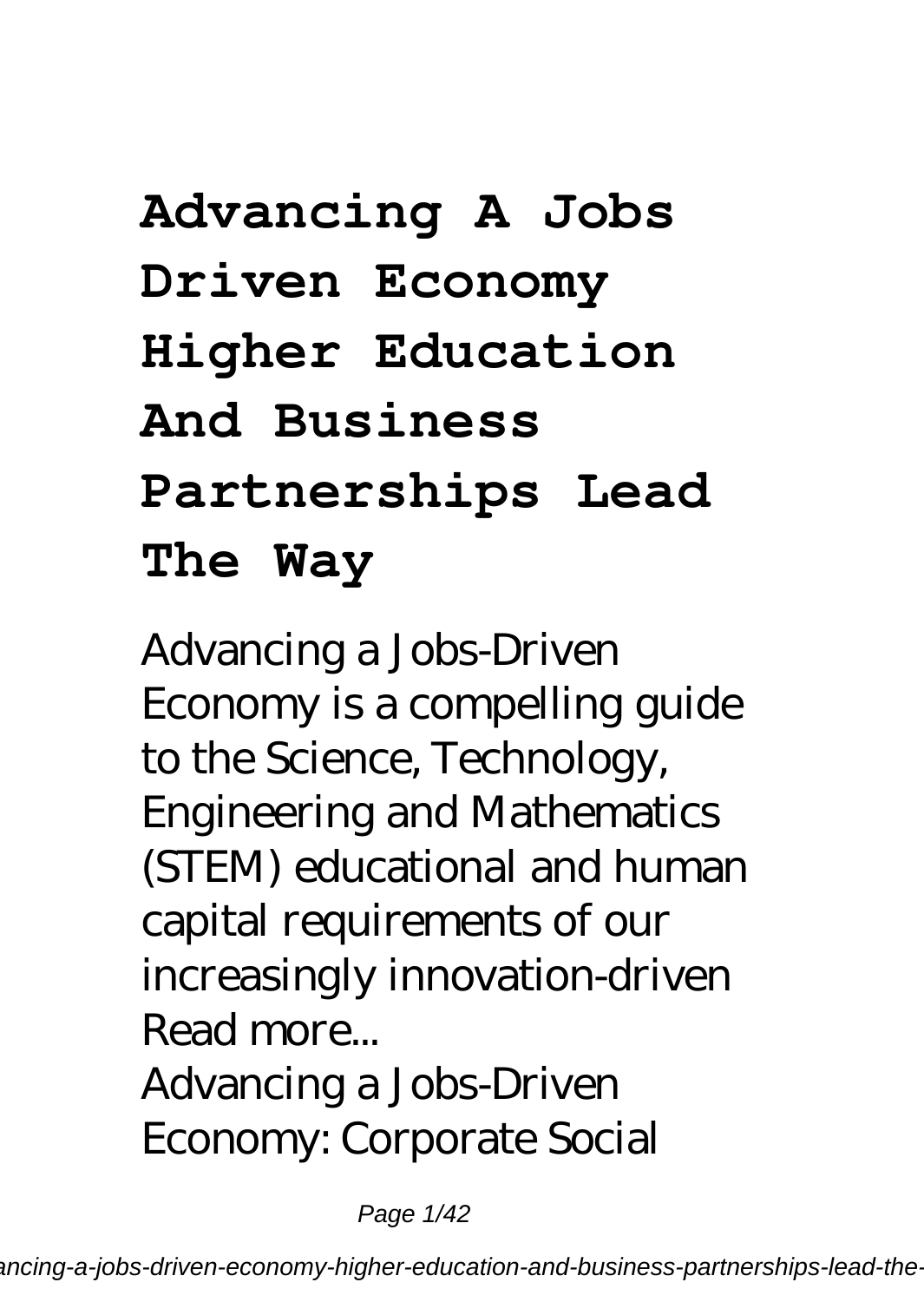# Responsibility Takes a Different

Form - Sodexo Insights In the 21st century jobs-driven economy, companies are demanding a workforce armed with STEM (science, technology, engineering and math) skills, along with effective team building, communication and problem-solving ability. Advancing a Jobs-Driven Economy was released in February, 2015 in Phoenix, AZ and Washington, DC. In the book, 62 education, business and non-profit thought leaders share proven models of partnerships that support STEM education and workforce Page 2/42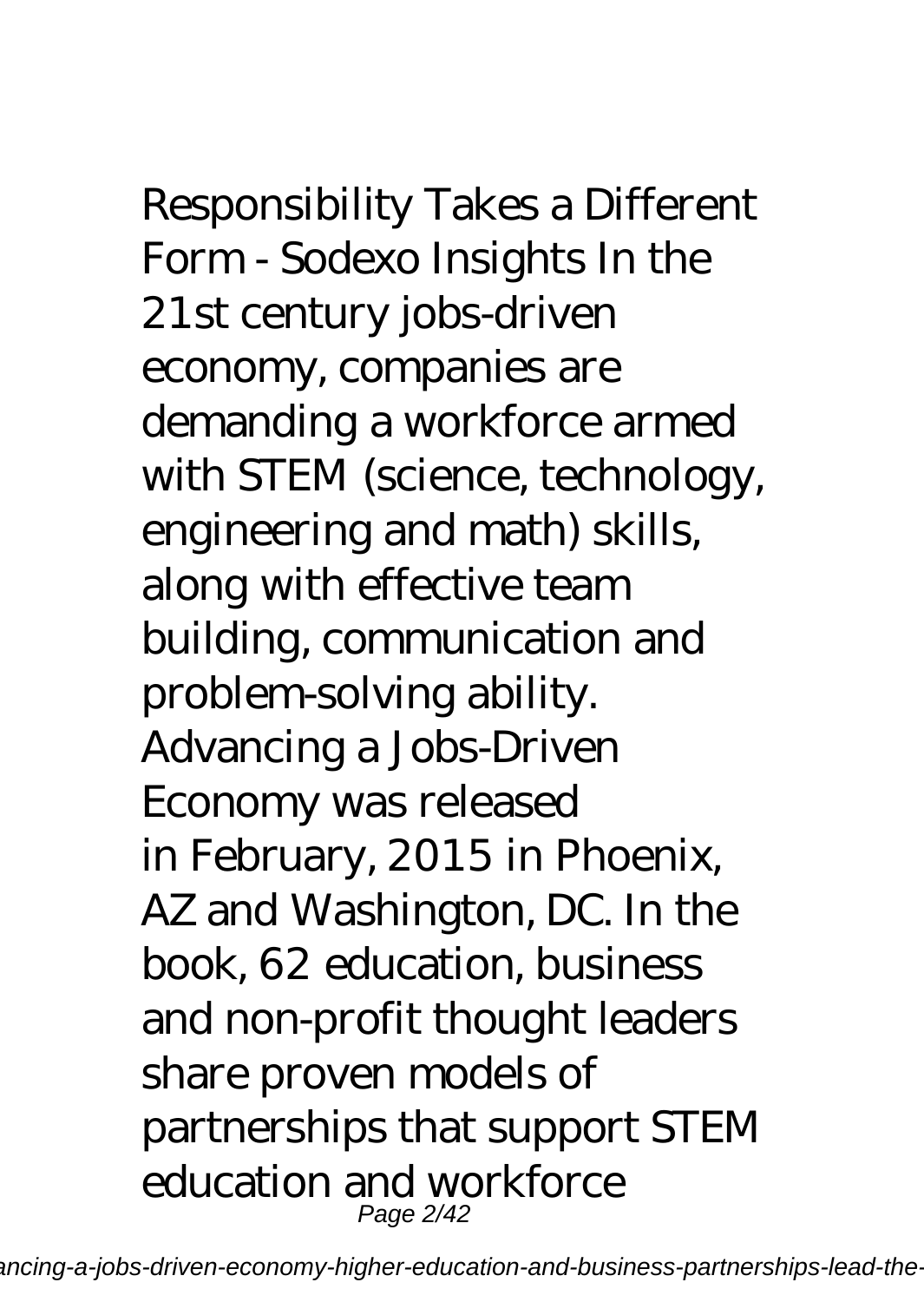# development. USAJOBS is the Federal Government's official one-stop source for Federal jobs and employment information. **Advancing A Jobs Driven Economy**

Advancing a Jobs-Driven Economy: Higher Education and Business Partnerships Lead the Way compiles expert opinions from postsecondary and corporate leaders about how education and business can better collaborate to address the talent gap in the STEM workforce. The publication focuses on connecting education and business to better prepare Page 3/42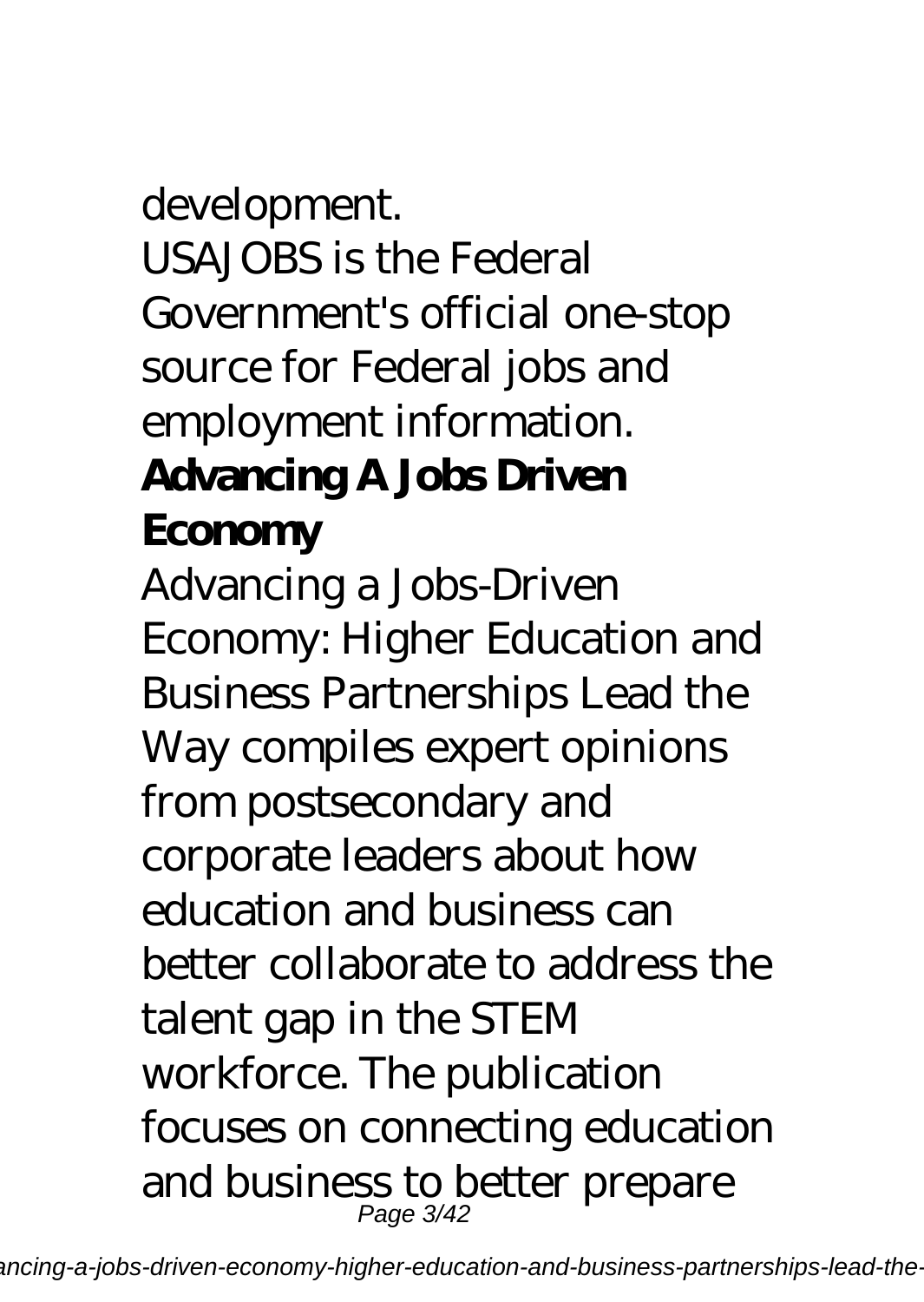students for the current and future job market, and showcases effective partnerships and case studies.

# **Advancing a Jobs-Driven Economy - STEMconnector**

Advancing a Jobs-Driven Economy highlights the importance of cross-sector collaboration and crossing boundaries. We need the collaboration. And the stronger the collaboration, the stronger our society and economy will be."

#### **Advancing a Jobs-Driven Economy: Higher Education and** Page 4/42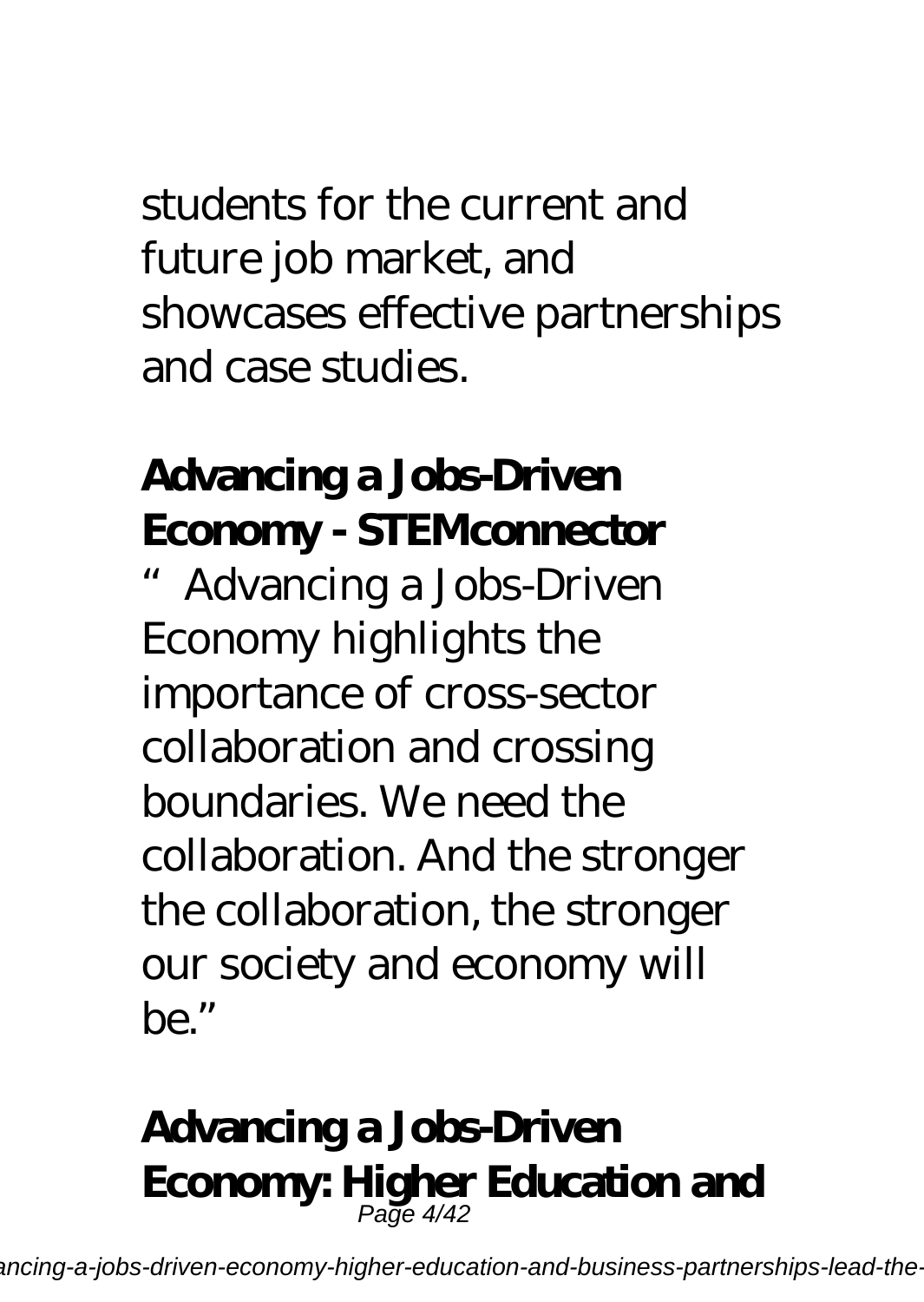Advancing a Jobs-Driven Economy Endorsements

**...**

"Advancing a Jobs–Driven Economy is important to us as a business because it provides an opportunity to partner with higher education institutions across the country, share feedback about the needs that exist in different sectors and use that as a vehicle to create

## **Advancing a Jobs-Driven Economy - STEMconnector**

Advancing a Jobs-Driven Economy is a compelling guide to the Science, Technology, Engineering and Mathematics Page 5/42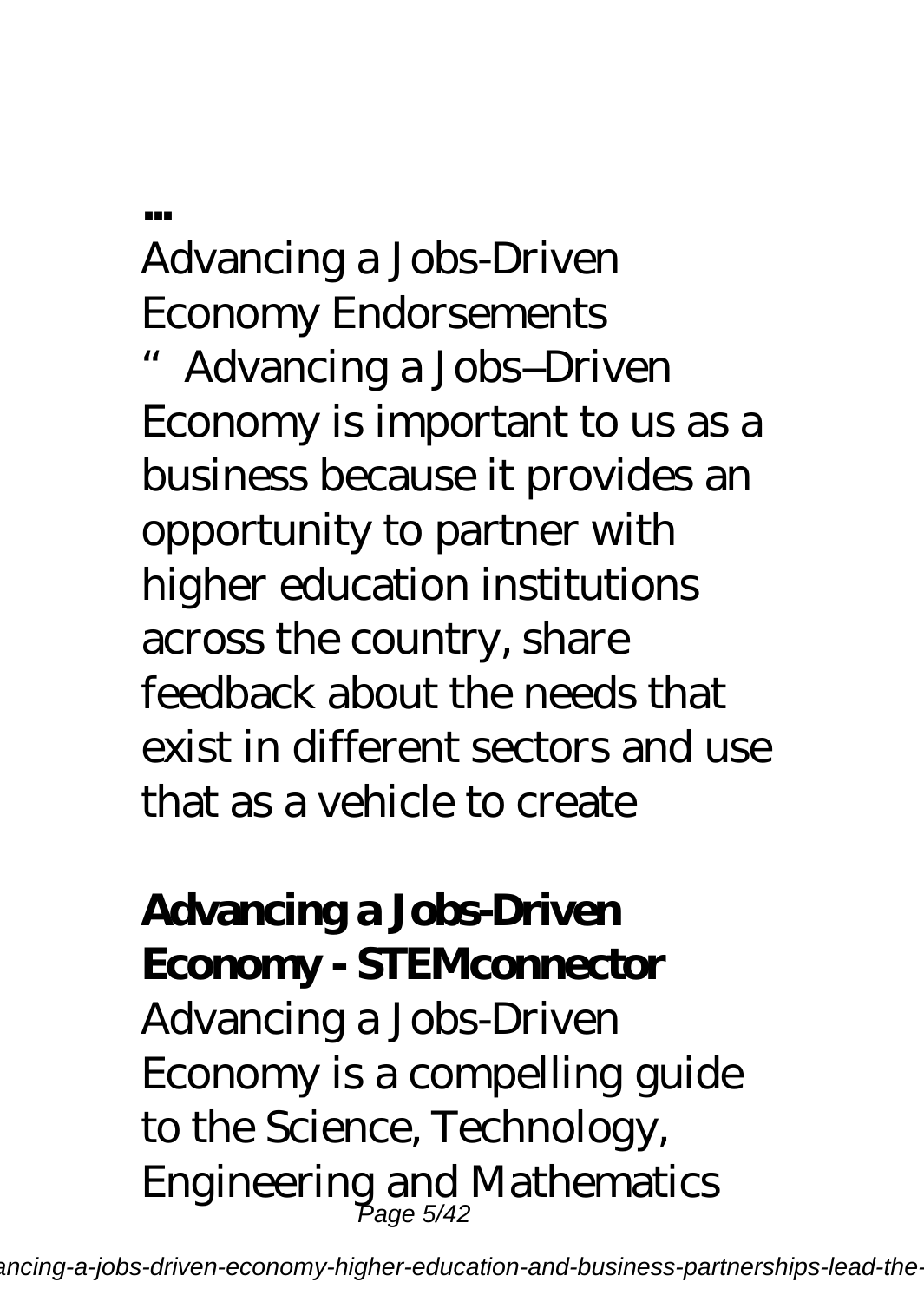(STEM) educational and human capital requirements of our increasingly innovation-driven Read more...

# **Advancing a jobs-driven economy : higher education and**

**...**

Advancing a Jobs-Driven Economy was released in February, 2015 in Phoenix, AZ and Washington, DC. In the book, 62 education, business and non-profit thought leaders share proven models of partnerships that support STEM education and workforce development.

Page 6/42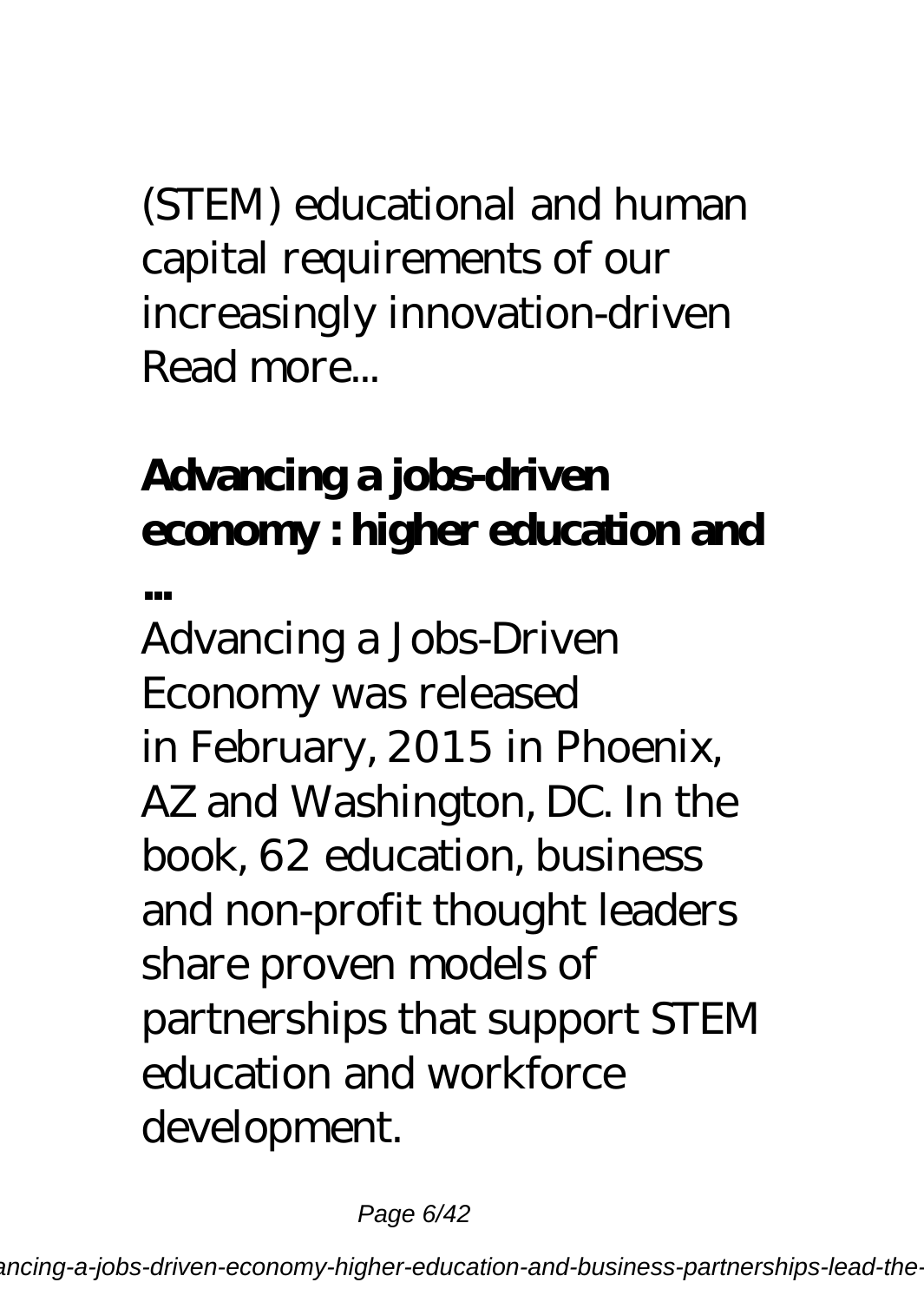# **US Congressman John Carney – Advancing a Jobs Driven STEM**

**...**

Advancing a Jobs-Driven Economy: Corporate Social Responsibility Takes a Different Form - Sodexo Insights In the 21st century jobs-driven economy, companies are demanding a workforce armed with STEM (science, technology, engineering and math) skills, along with effective team building, communication and problem-solving ability.

### **Advancing a Jobs-Driven Economy: Corporate Social ...** for jobs and careers. This guide Page 7/42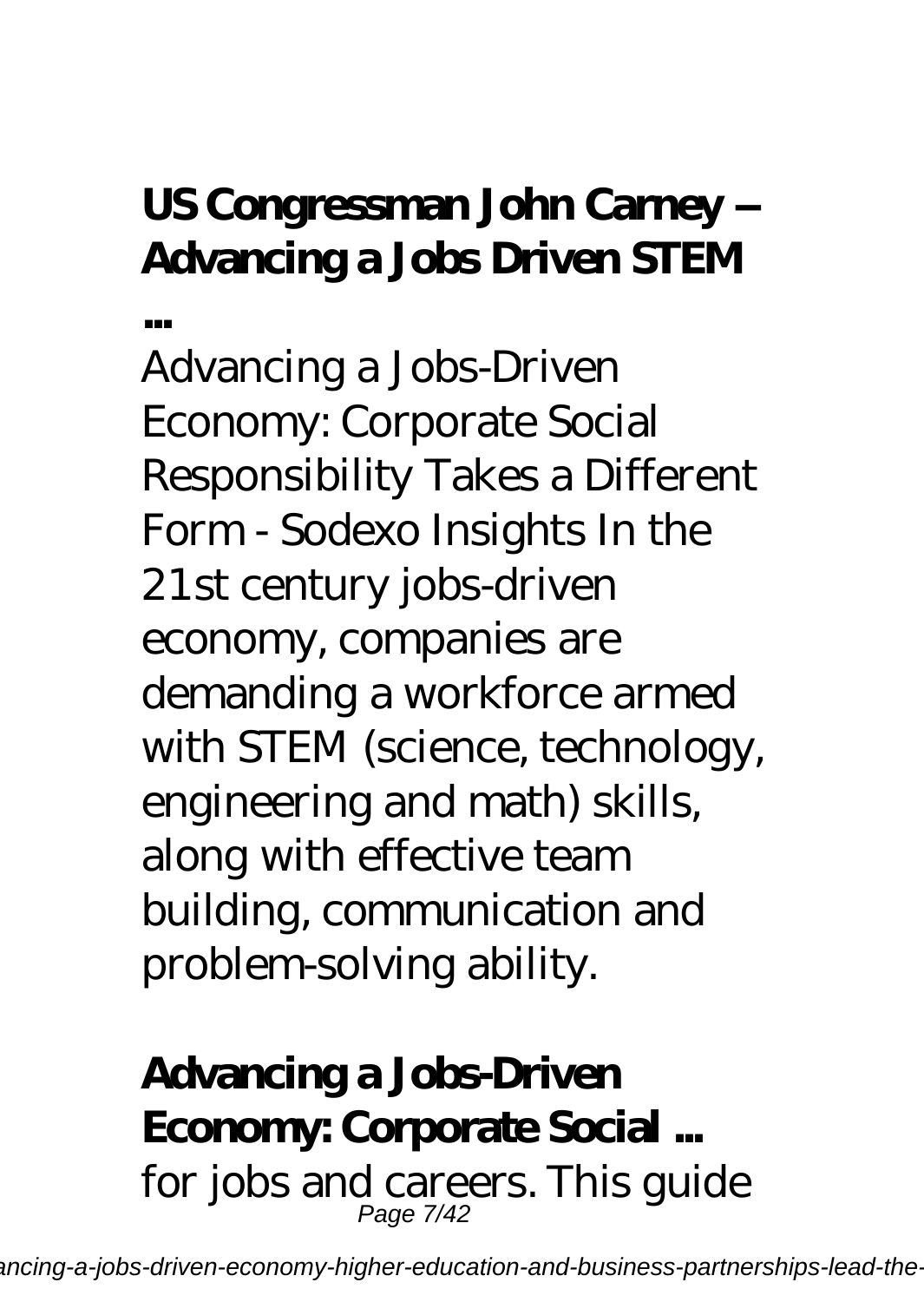outlines a step-by-step approach to building industry-driven career pathway systems that align education and training programs with the needs of the regional economy to ensure that students and job seekers are prepared with the right skills and experiences to get jobs in the driving sectors of their local economies.

# **Building Industry-Driven Career Pathway Systems in ...**

Advancing a Jobs-Driven Economy: Higher Education and Business Partnerships Lead the Way. New models of partnership drive scalable solutions that Page 8/42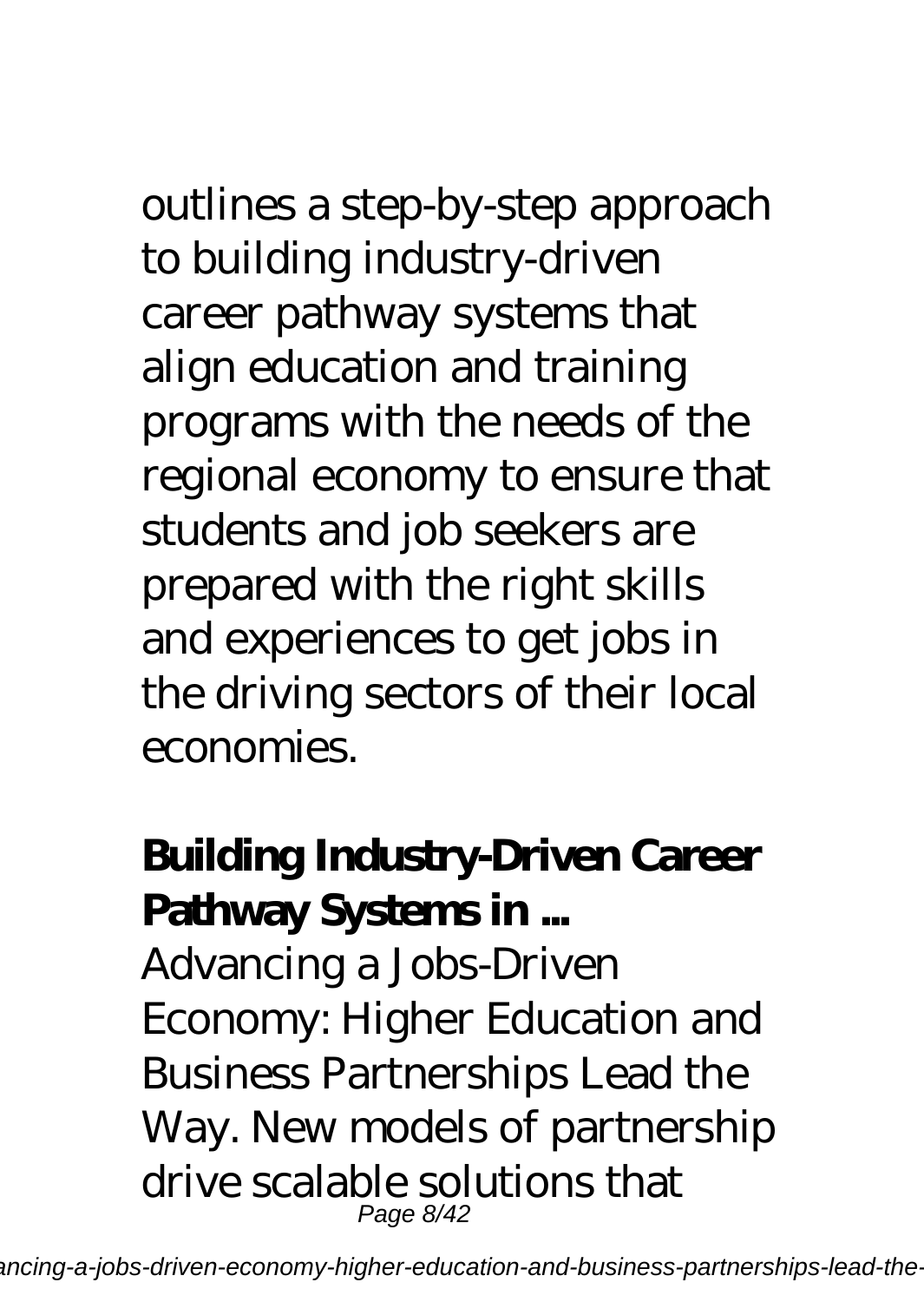engage underrepresented communities and equip students with the skills and competencies that companies demand. Aligning corporate, education, and community partners requires that we rethink and redesign...

# **Download Advancing a Jobs-Driven Economy: Higher Education ...**

Abstract. What will it take to close the skills gap and lead the STEM workforce revolution? Science, technology, engineering, and math are at the heart of the 21st century jobsdriven economy, challenging Page 9/42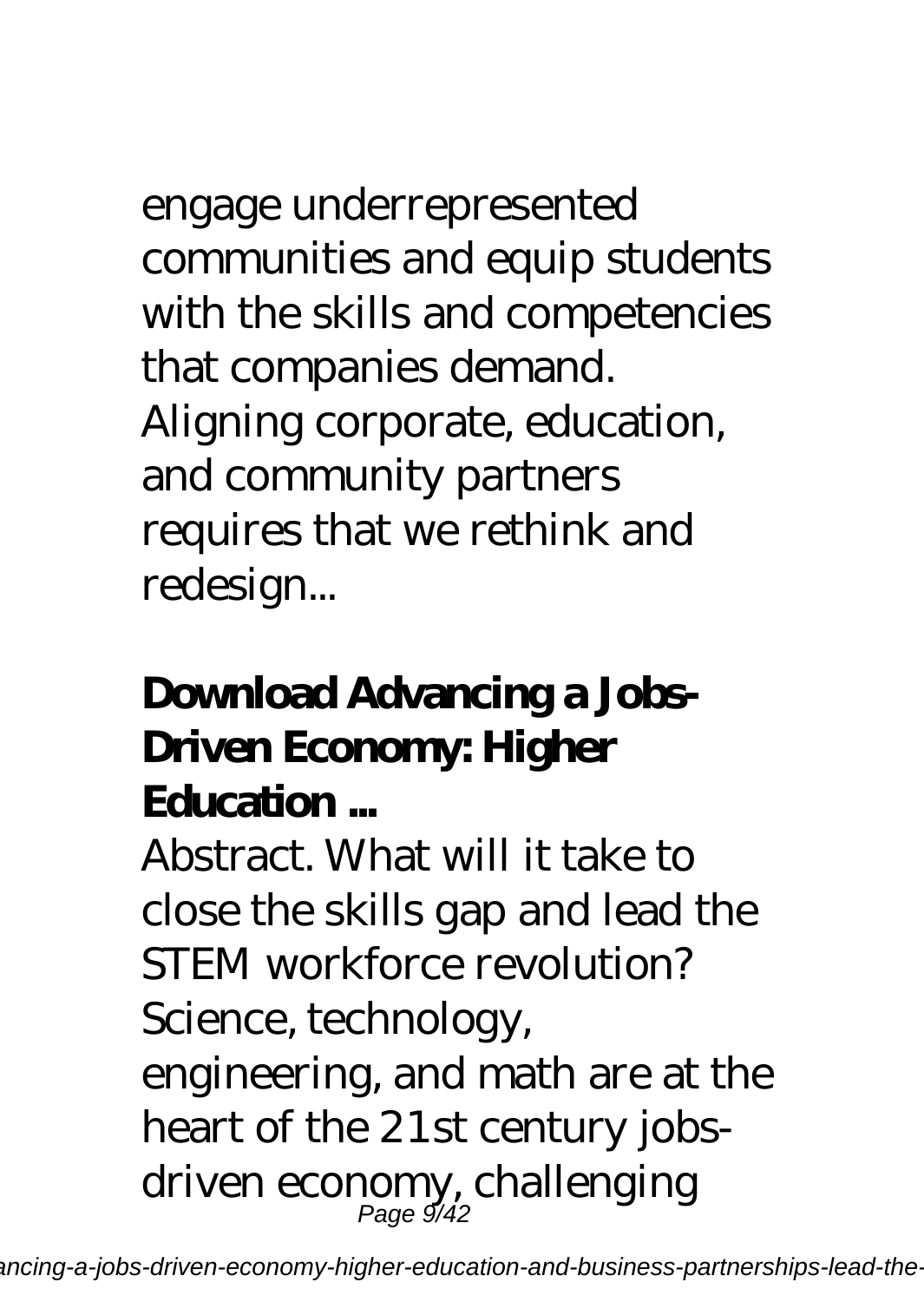education institutions and companies to train and source an increasingly technical workforce.

# **Advancing a jobs-driven economy : higher education and**

**...**

Advancing a Jobs-Driven Economy: Business Partnerships Lead the Way summarizes other successful industry collaborations and describes scale-up initiatives". Contributors to the book include STEM Higher Education Council Members and their industry partners, as well as other champions in education, Page 10/42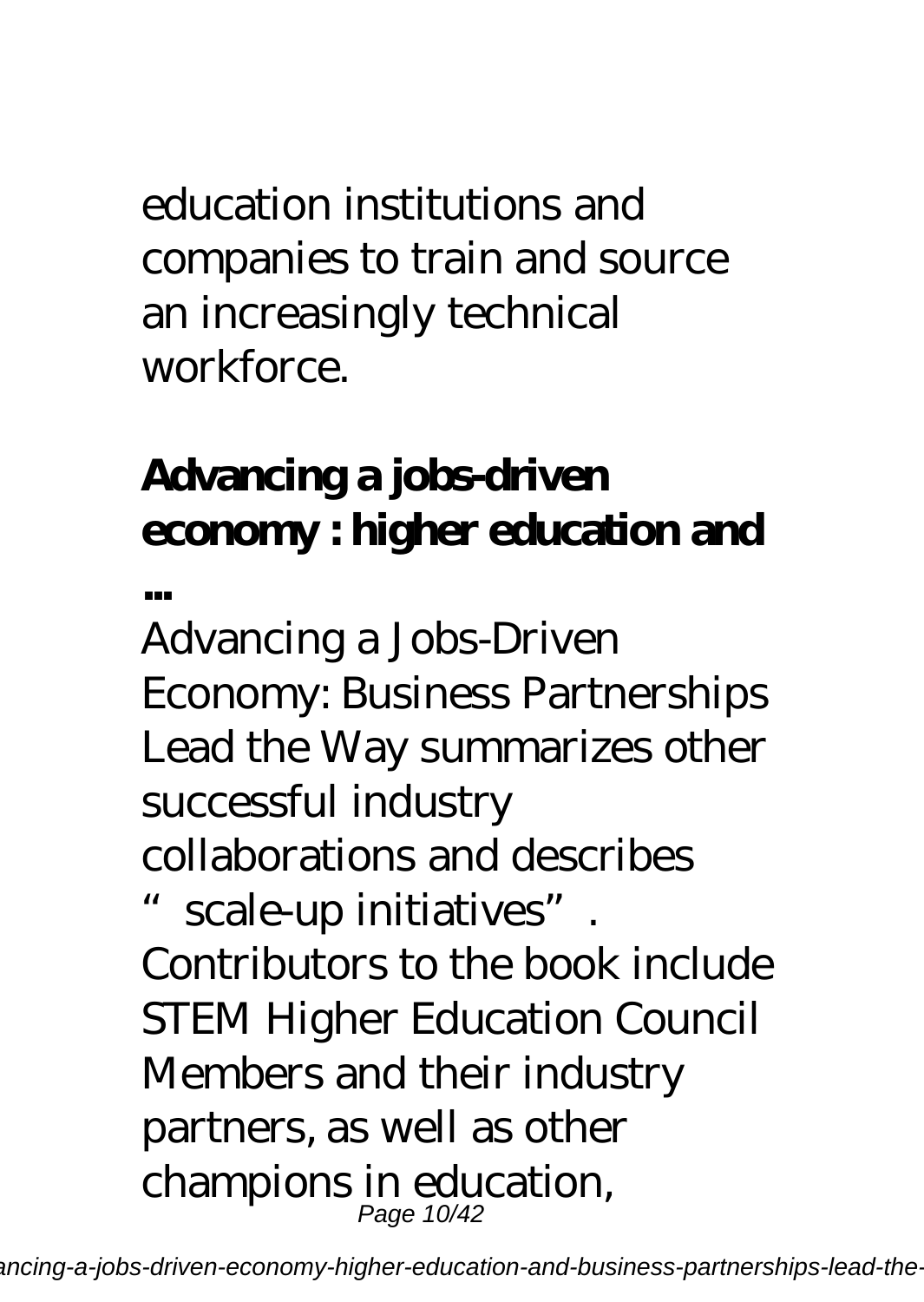business, and industry.

# **Workforce strategy team contributes to "Advancing a Job ...**

The academic business incubator plays a key role in a jobs-driven economy. It simply aligns skills to jobs creating real partnership with business and providing competency-based education.

# **Academic Business Incubators in advancing a jobs-driven ...**

"'Advancing A Jobs-Driven Economy' provides the framework to build new relationships with businesses, Page 11/42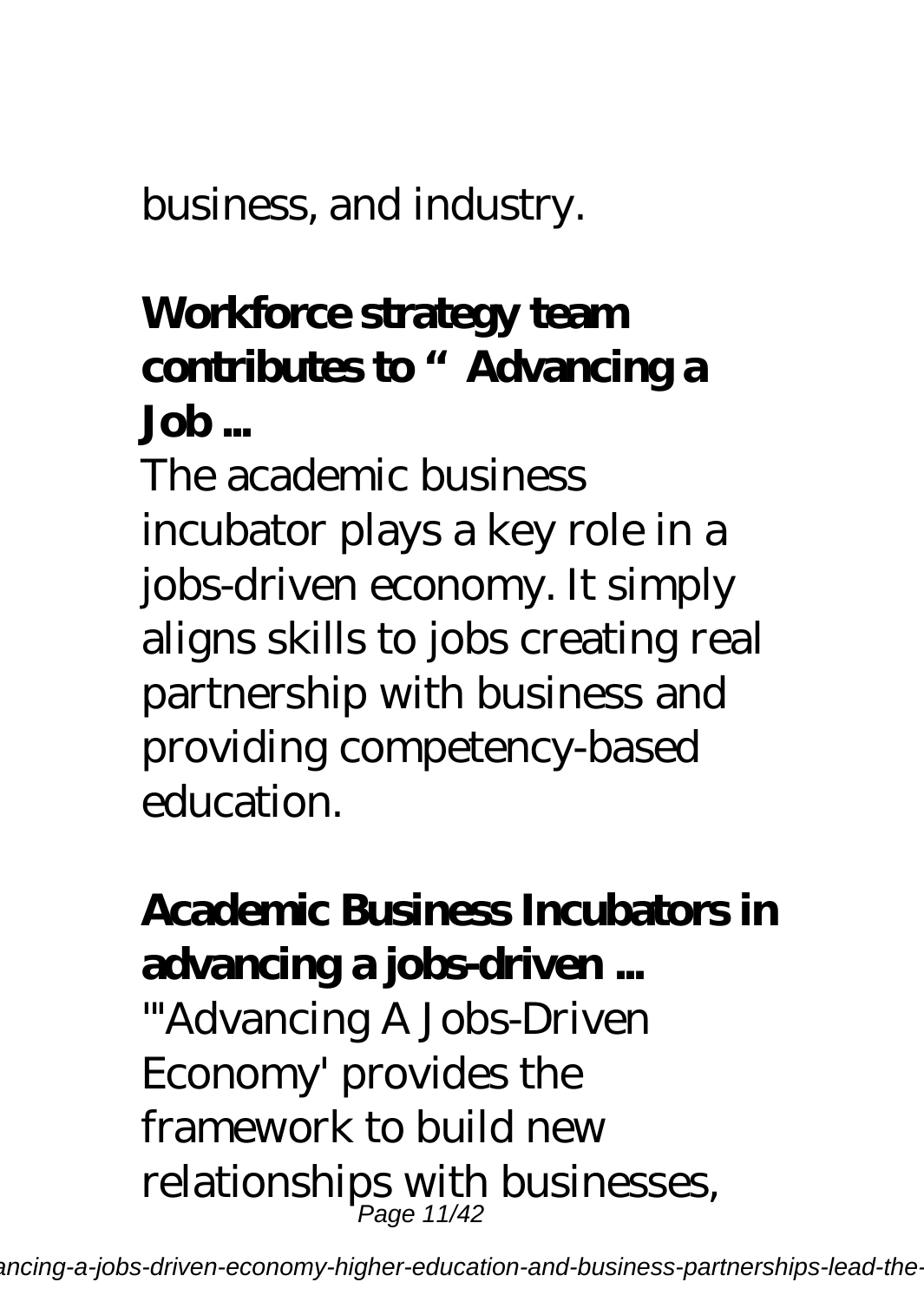governments, and foundations to find opportunities for collaboration in building the next generation of STEM professionals," said Dr. Mitzi Montoya, vice president and university dean of entrepreneurship and innovation at Arizona State University.

# **Sodexo and STEMconnector® Collaborate in "Advancing a Jobs**

**...**

Economist Says Manufacturing Job Loss Driven By Technology, Not Globalization. The country's lost more than 7 million factory jobs since the late 1970s, and yet the amount of stuff the U.S. Page 12/42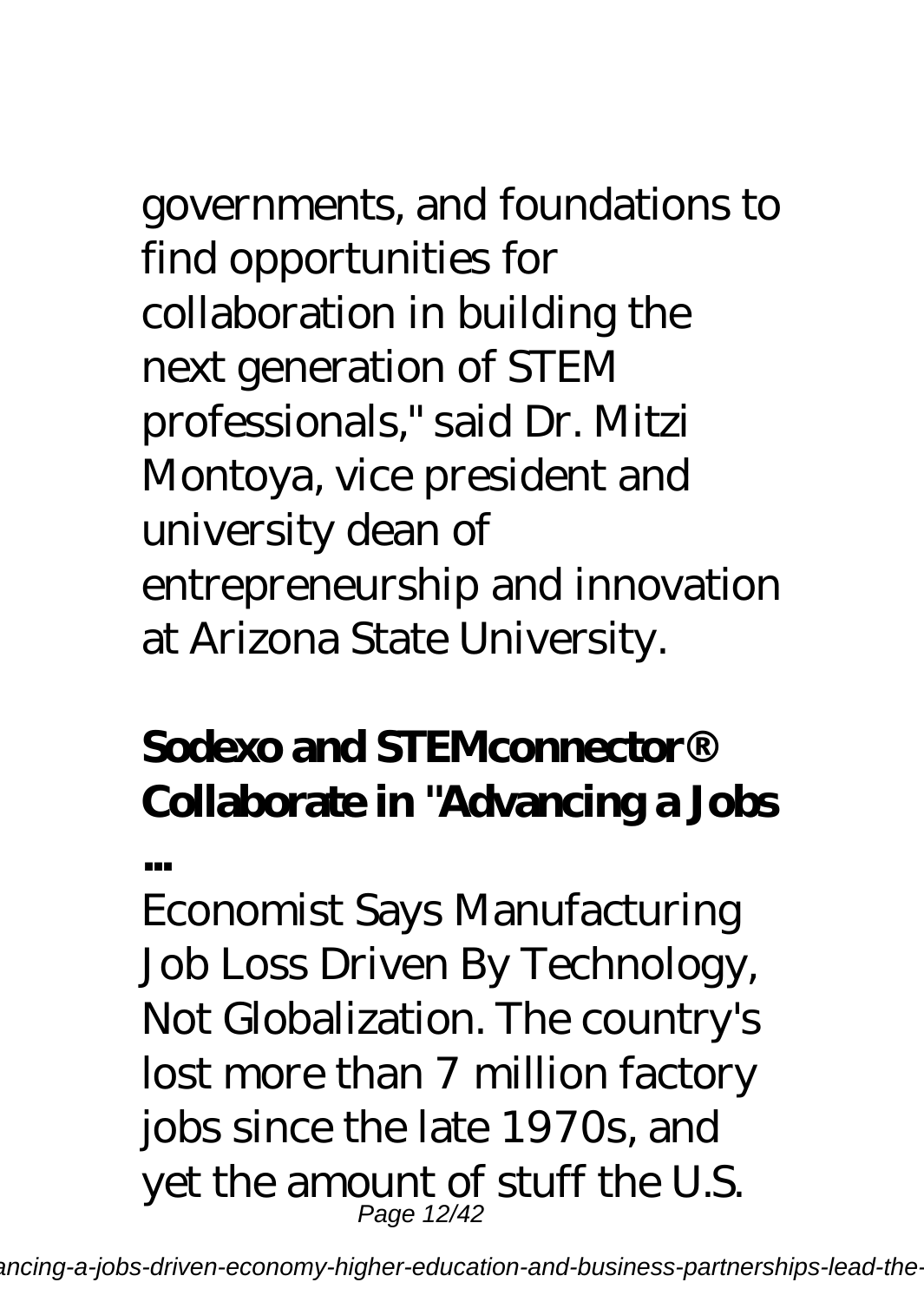produces is at an all-time high. A lot of these jobs have not been lost to other countries, according to Michael Hicks who's an economist.

# **Economist Says Manufacturing Job Loss Driven By ... - NPR**

"'Advancing A Jobs-Driven Economy' provides the framework to build new relationships with businesses, governments, and foundations to find opportunities for collaboration in building the next ...

#### **Sodexo and STEMconnector® Collaborate in "Advancing a Jobs** Page 13/42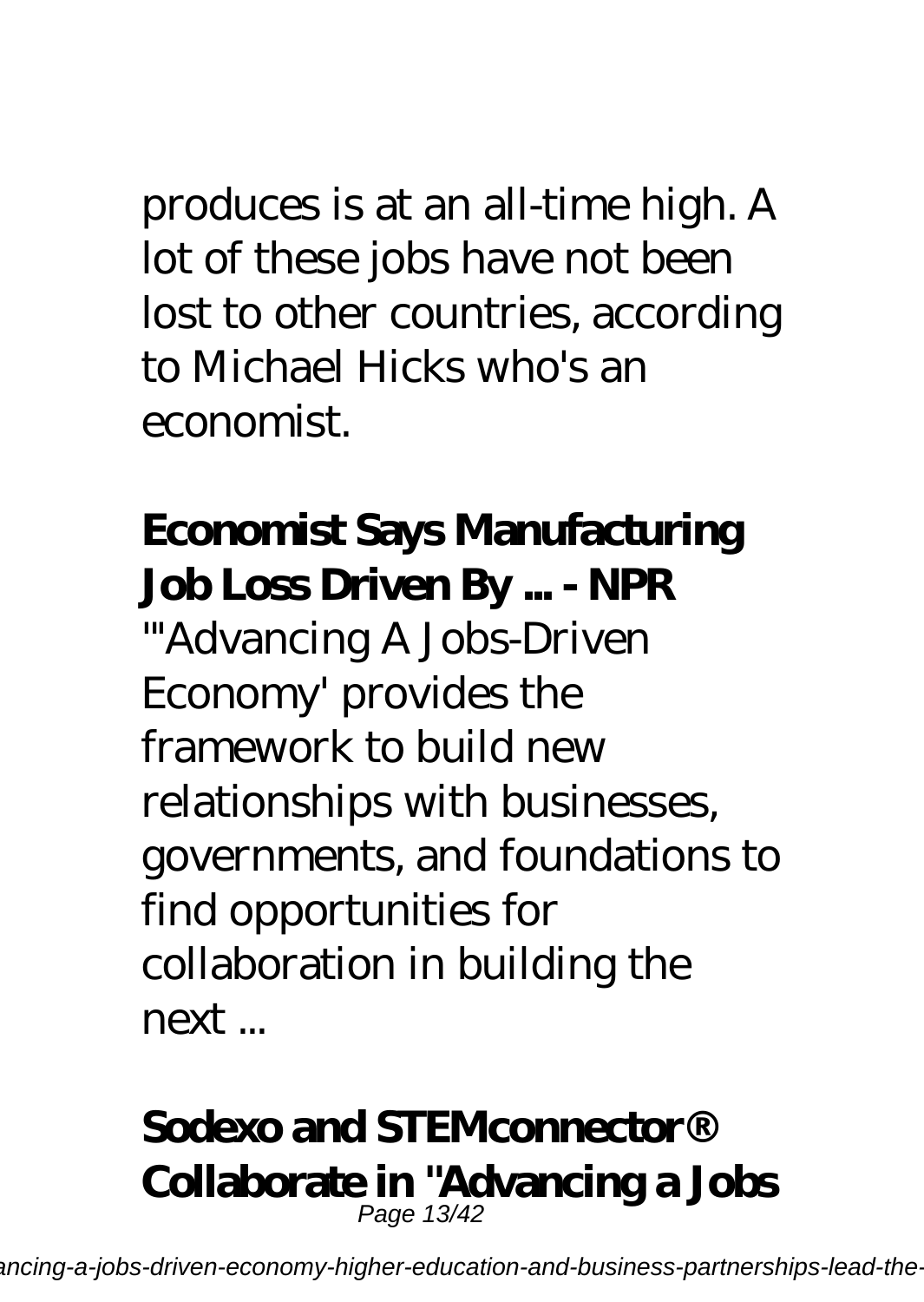**...**

**...**

The World Economic Forum is an independent international organization committed to improving the state of the world by engaging business, political, academic and other leaders of society to shape global, regional and industry agendas. Incorporated as a not-for-profit foundation in 1971, and headquartered in Geneva, Switzerland, the Forum is tied to no political, partisan or national interests.

# **Five ways technology can help the economy | World Economic**

Page 14/42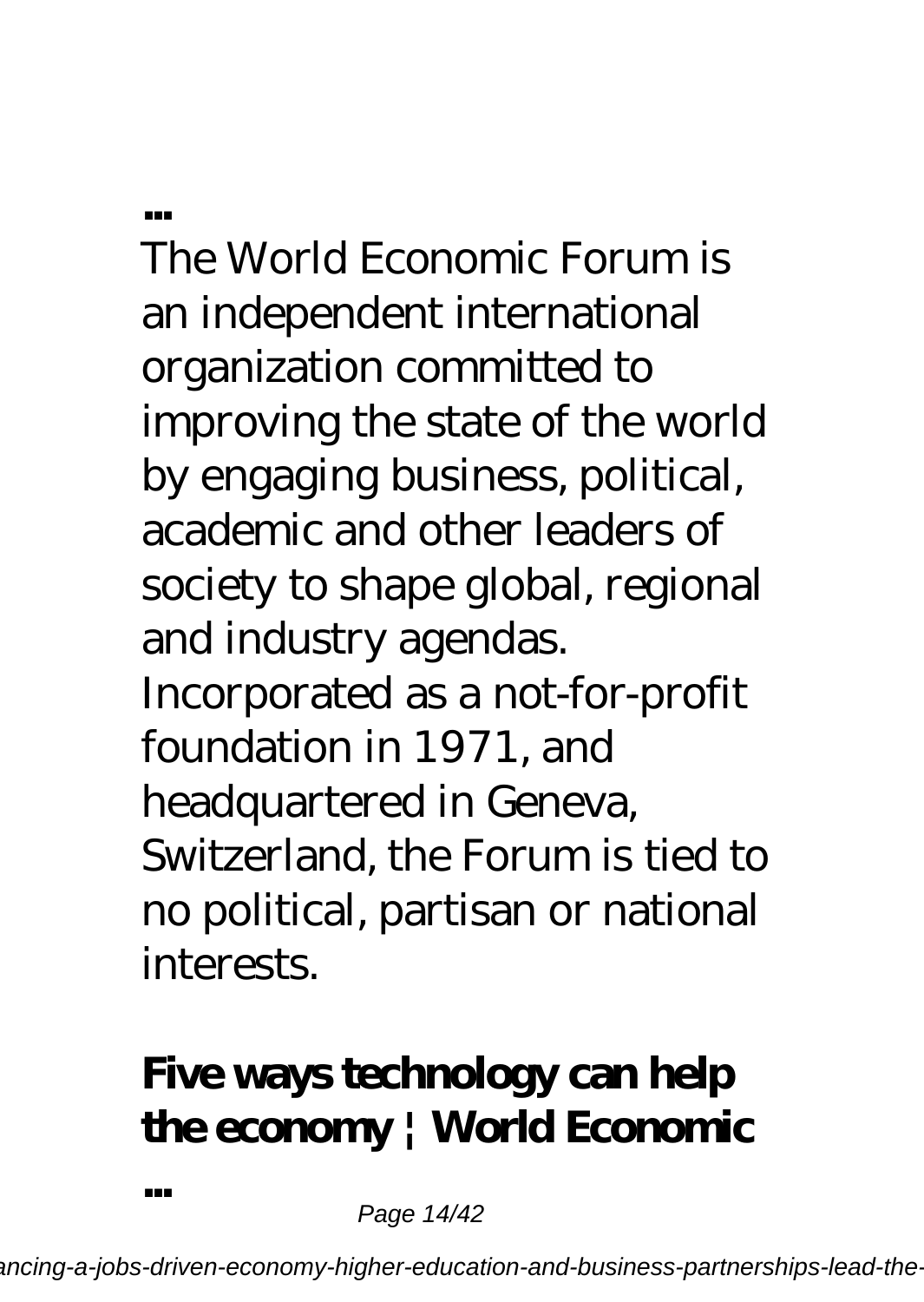Denver has the 18th largest local economy in the US, and a high cost of living. The average pay for jobs in Westminster is above average at \$54,450, and the median cost of a home in Westminster is \$225,300, which is above the national average. 34% of workers in Westminster hold a bachelors degree or higher (above average), and 90% of workers ...

# **Westminster, CO Jobs - 37,609 openings | Glassdoor**

For one hundred years, our collegial and consensus-driven agency has championed the interests of American Page 15/42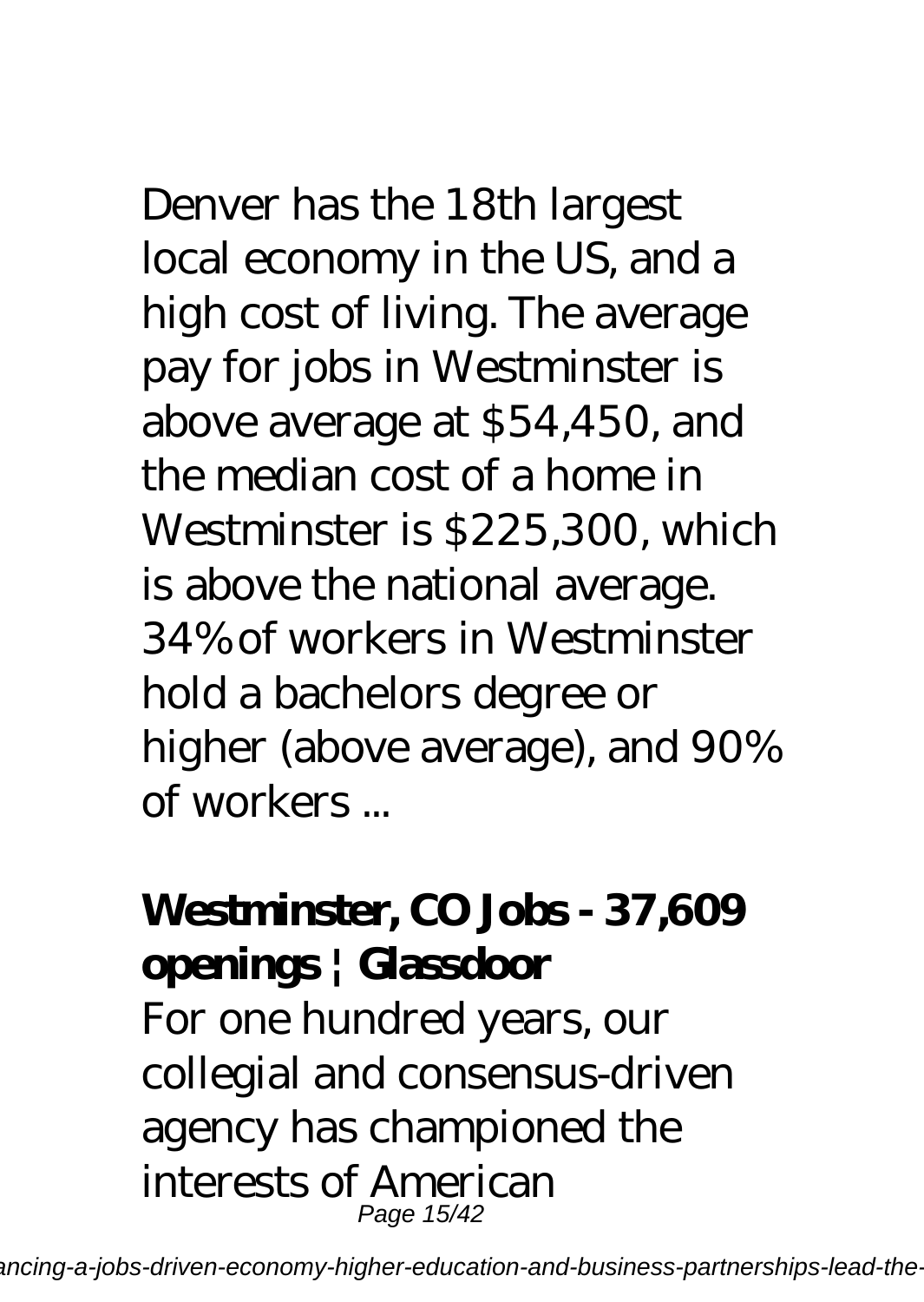consumers. As we begin our second century, the FTC is dedicated to advancing consumer interests while encouraging innovation and competition in our dynamic economy.

# **Federal Agencies | Department of Regulatory Agencies**

The Colorado Constitution, Article XII, Section 13 requires that applicants for state classified government jobs be residents of Colorado, unless this requirement is either performing work primarily 30 miles within the state border or waived by the State Personnel Director or Page 16/42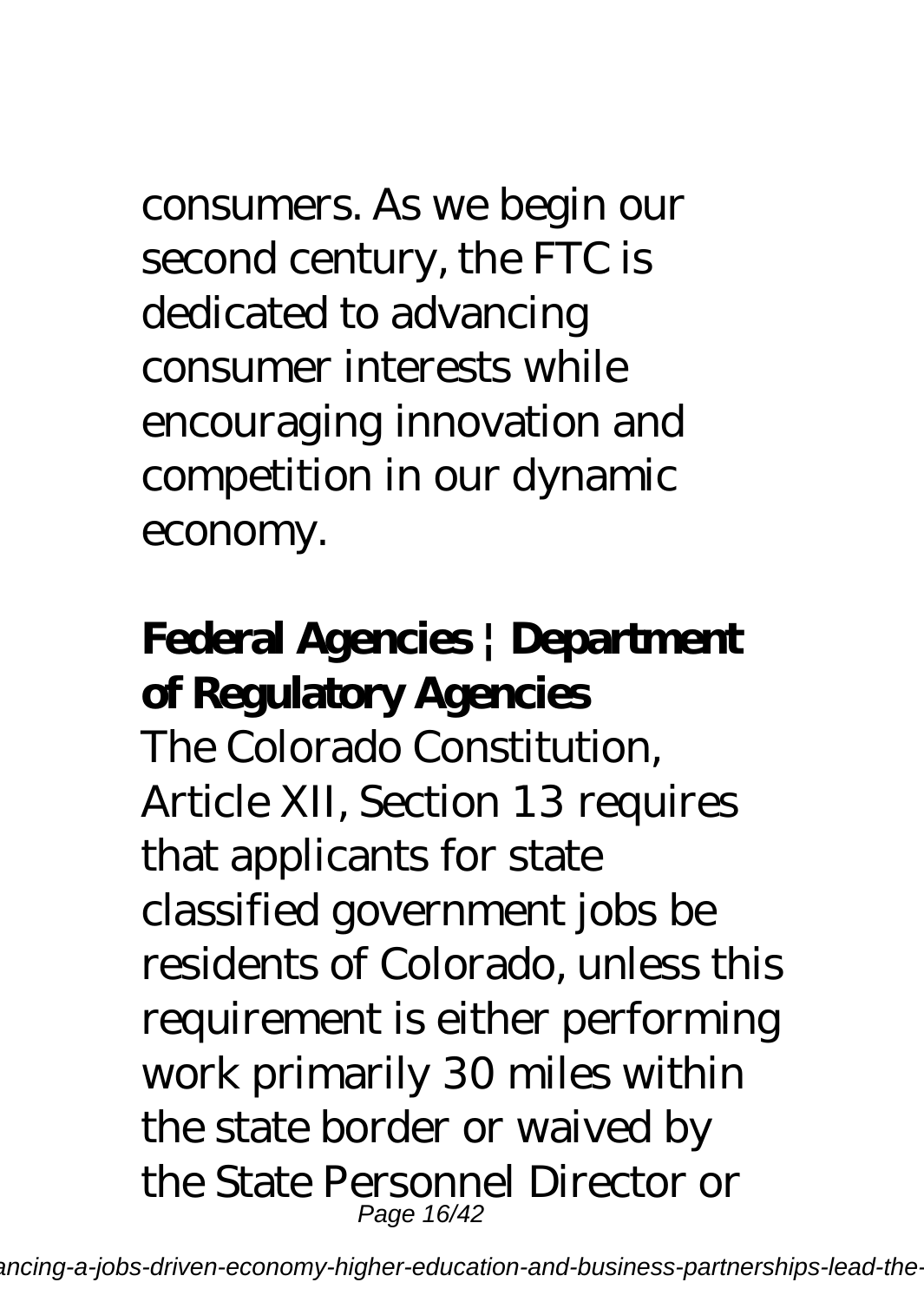### the State Personnel Board.

# **State of Colorado Job Opportunities | State Job Opportunities**

USAJOBS is the Federal Government's official one-stop source for Federal jobs and employment information.

*Building Industry-Driven Career Pathway Systems in ... Advancing a Jobs-Driven Economy Endorsements "Advancing a Jobs–Driven Economy is important to us as a business because it provides an opportunity to partner with higher education institutions*

Page 17/42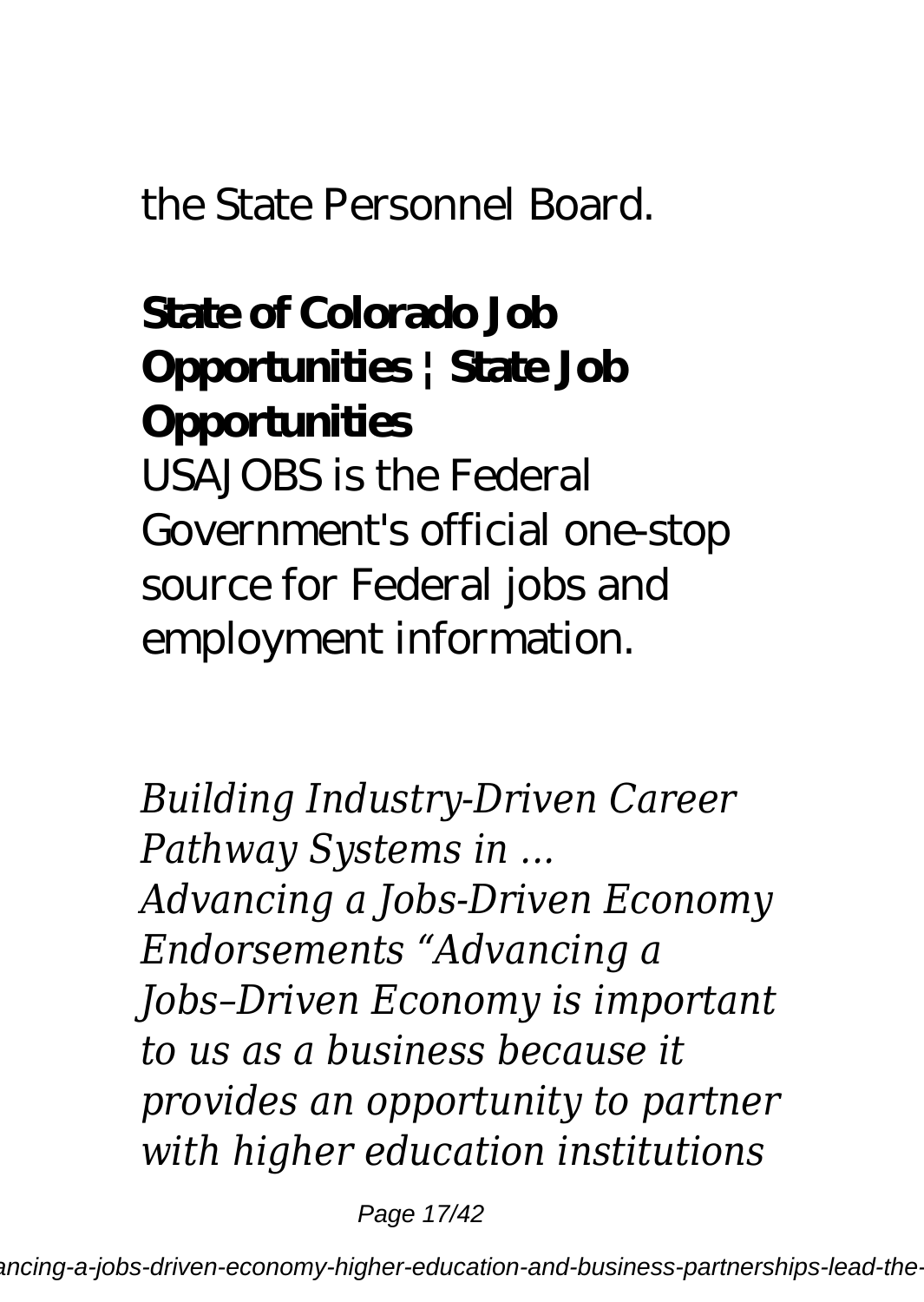# *across the country, share feedback about the needs that exist in different sectors and use*

*that as a vehicle to create The World Economic Forum is an independent international organization committed to improving the state of the world by engaging business, political, academic and other leaders of society to shape global, regional and industry agendas. Incorporated as a not-for-profit foundation in 1971, and headquartered in Geneva, Switzerland, the Forum is tied to no political, partisan or national interests.*

*Abstract. What will it take to close the skills gap and lead the STEM*

Page 18/42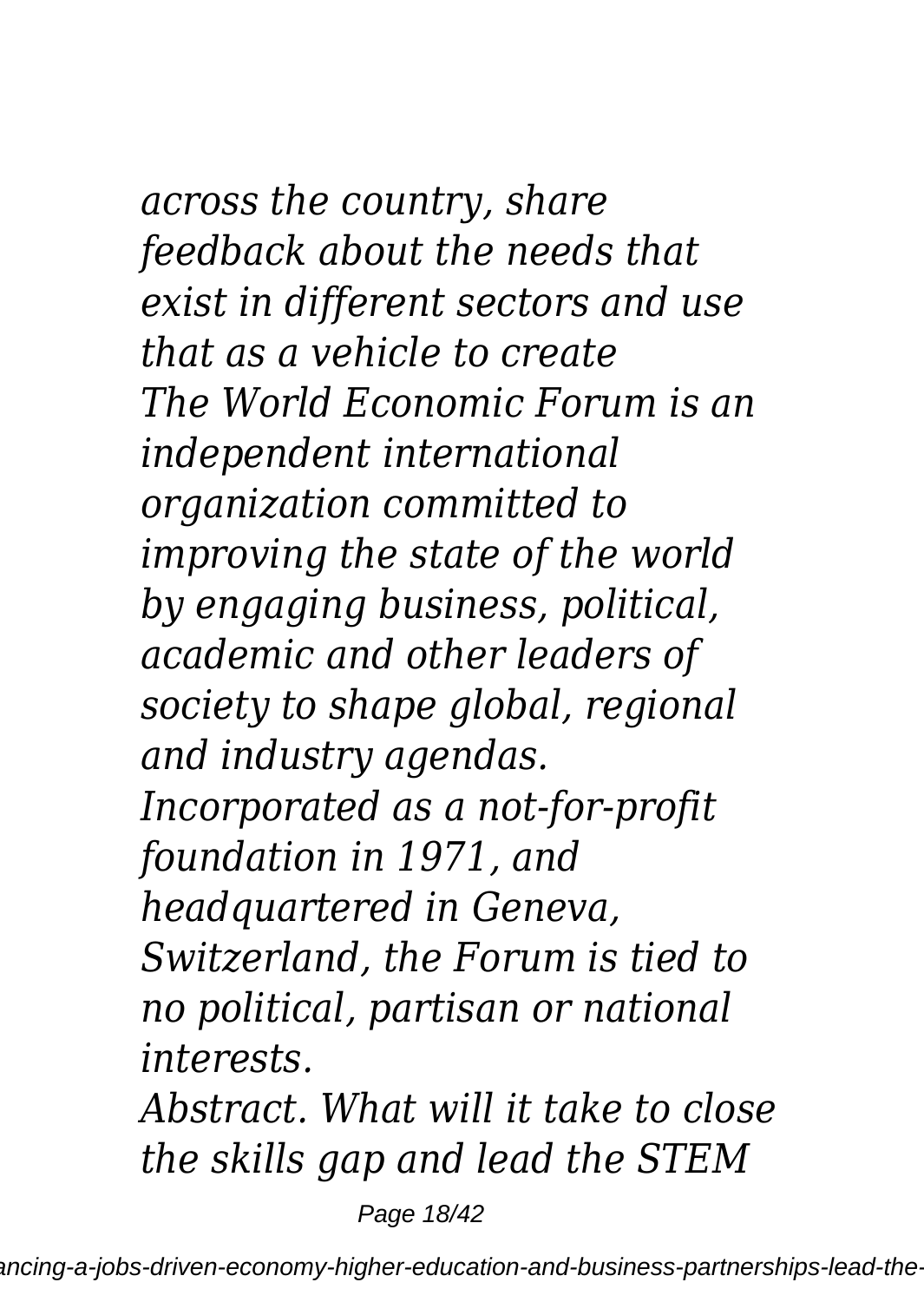*workforce revolution? Science, technology, engineering, and math are at the heart of the 21st century jobs-driven economy, challenging education institutions and companies to train and source an increasingly technical workforce.*

**Advancing a Jobs-Driven Economy: Higher Education and Business Partnerships Lead the Way compiles expert opinions from postsecondary and corporate leaders about how education and business can better collaborate to address the talent gap in the STEM workforce. The publication focuses on connecting education**

Page 19/42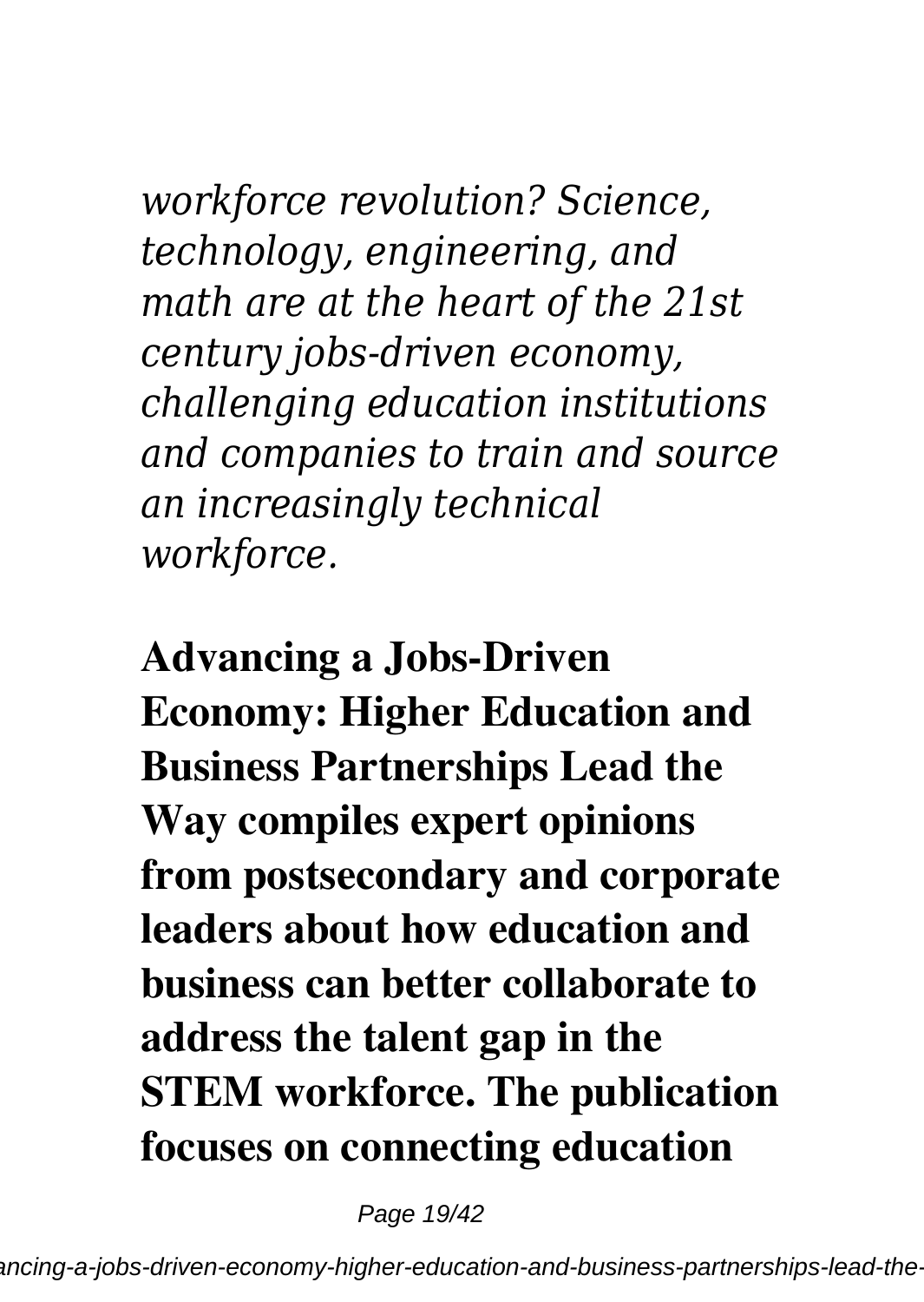**and business to better prepare students for the current and future job market, and showcases effective partnerships and case studies.**

**"'Advancing A Jobs-Driven Economy' provides the framework to build new relationships with businesses, governments, and foundations to find opportunities for collaboration in building the next**

**Advancing A Jobs Driven Economy Advancing a Jobs-Driven Economy: Higher Education and** Page 20/42

**...**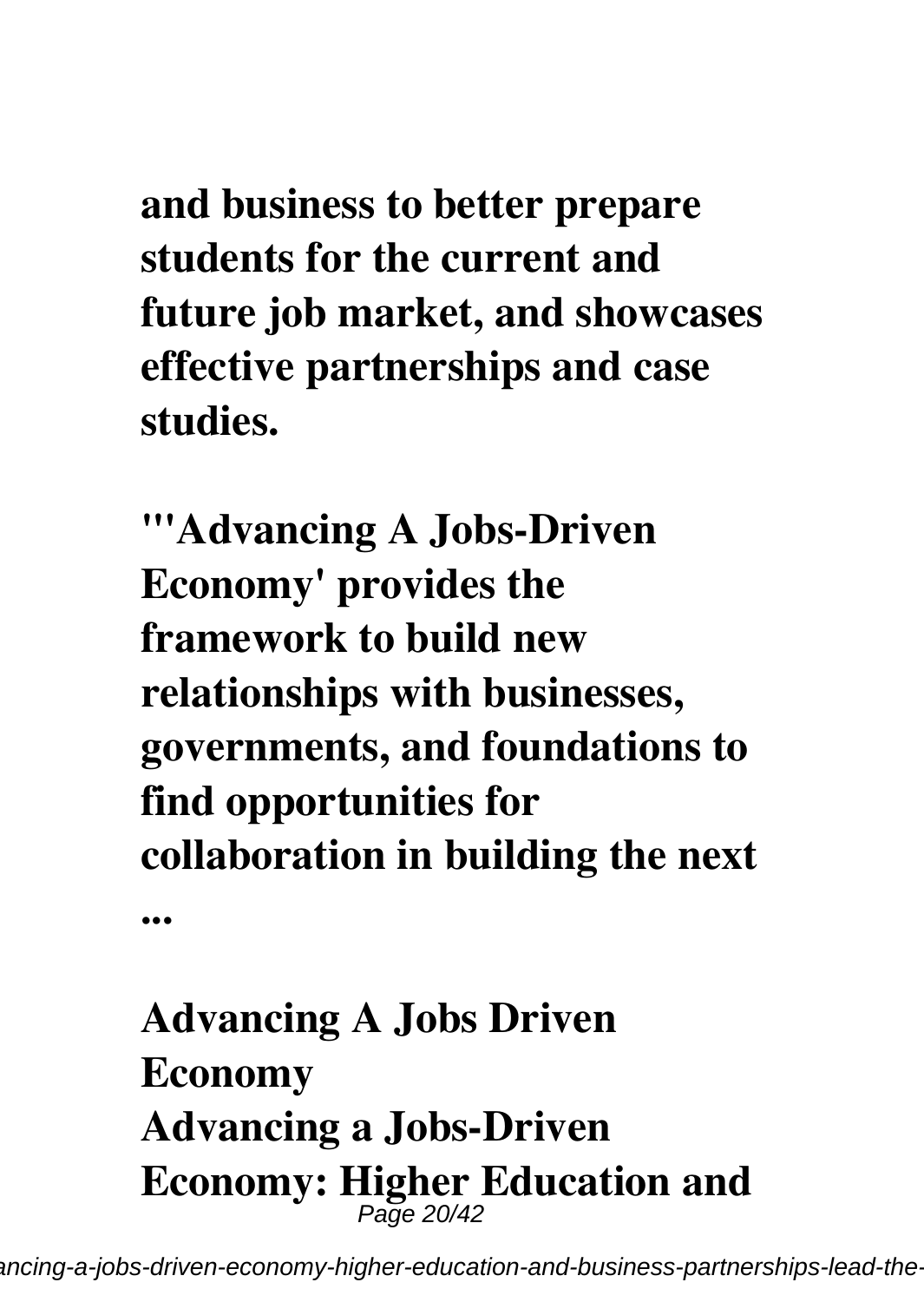**Business Partnerships Lead the Way compiles expert opinions from postsecondary and corporate leaders about how education and business can better collaborate to address the talent gap in the STEM workforce. The publication focuses on connecting education and business to better prepare students for the current and future job market, and showcases effective partnerships and case**

**studies.**

**Advancing a Jobs-Driven Economy - STEMconnector "Advancing a Jobs-Driven Economy highlights the importance of cross-sector** Page 21/42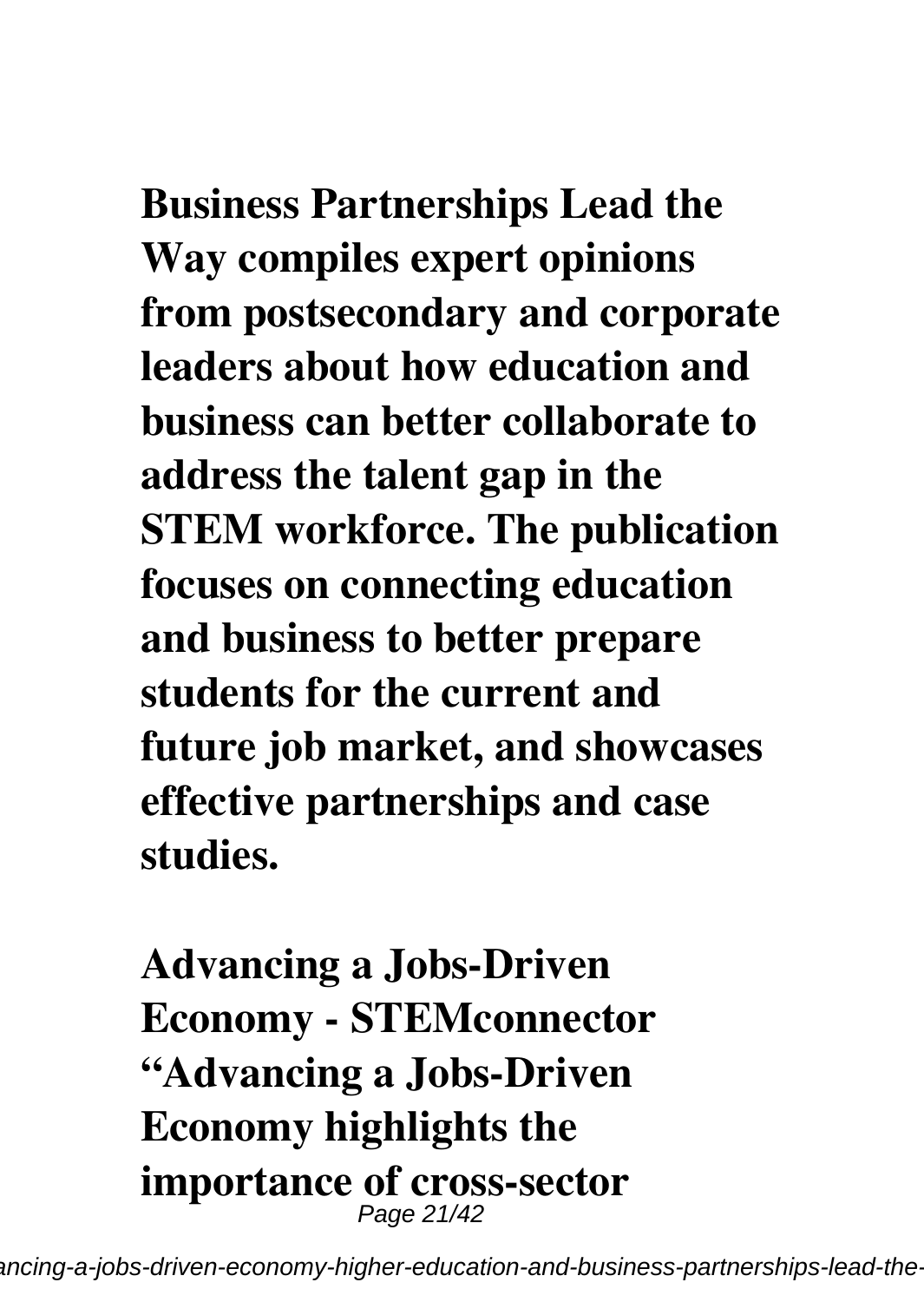**collaboration and crossing boundaries. We need the collaboration. And the stronger the collaboration, the stronger our society and economy will be."**

**Advancing a Jobs-Driven Economy: Higher Education and ...**

**Advancing a Jobs-Driven Economy Endorsements "Advancing a Jobs–Driven Economy is important to us as a business because it provides an opportunity to partner with higher education institutions across the country, share feedback about the needs that exist in different sectors and use that as a** Page 22/42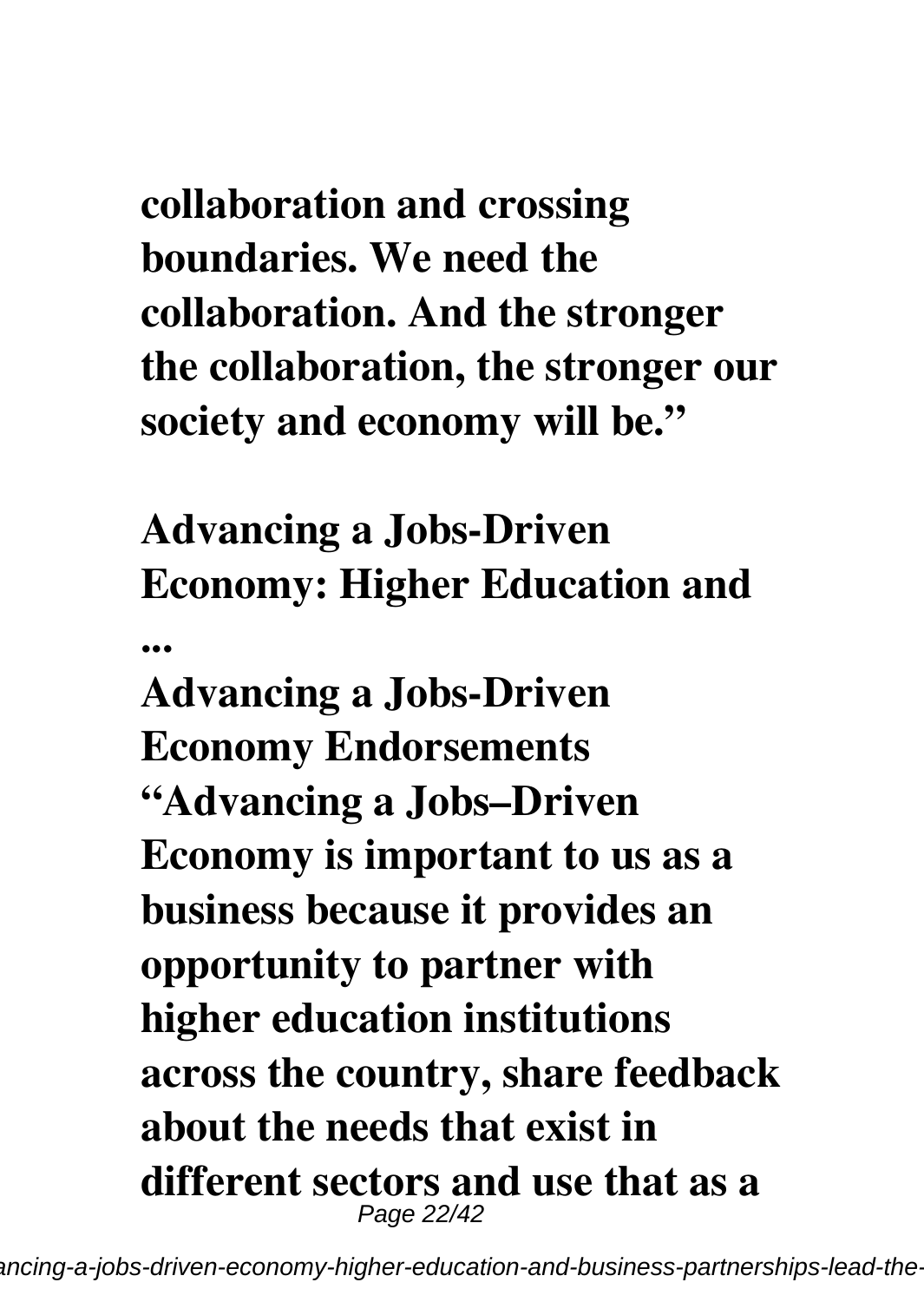#### **vehicle to create**

**Advancing a Jobs-Driven Economy - STEMconnector Advancing a Jobs-Driven Economy is a compelling guide to the Science, Technology, Engineering and Mathematics (STEM) educational and human capital requirements of our increasingly innovation-driven Read more...**

**Advancing a jobs-driven economy : higher education and ... Advancing a Jobs-Driven Economy was released in February, 2015 in Phoenix, AZ and Washington, DC. In the book,** Page 23/42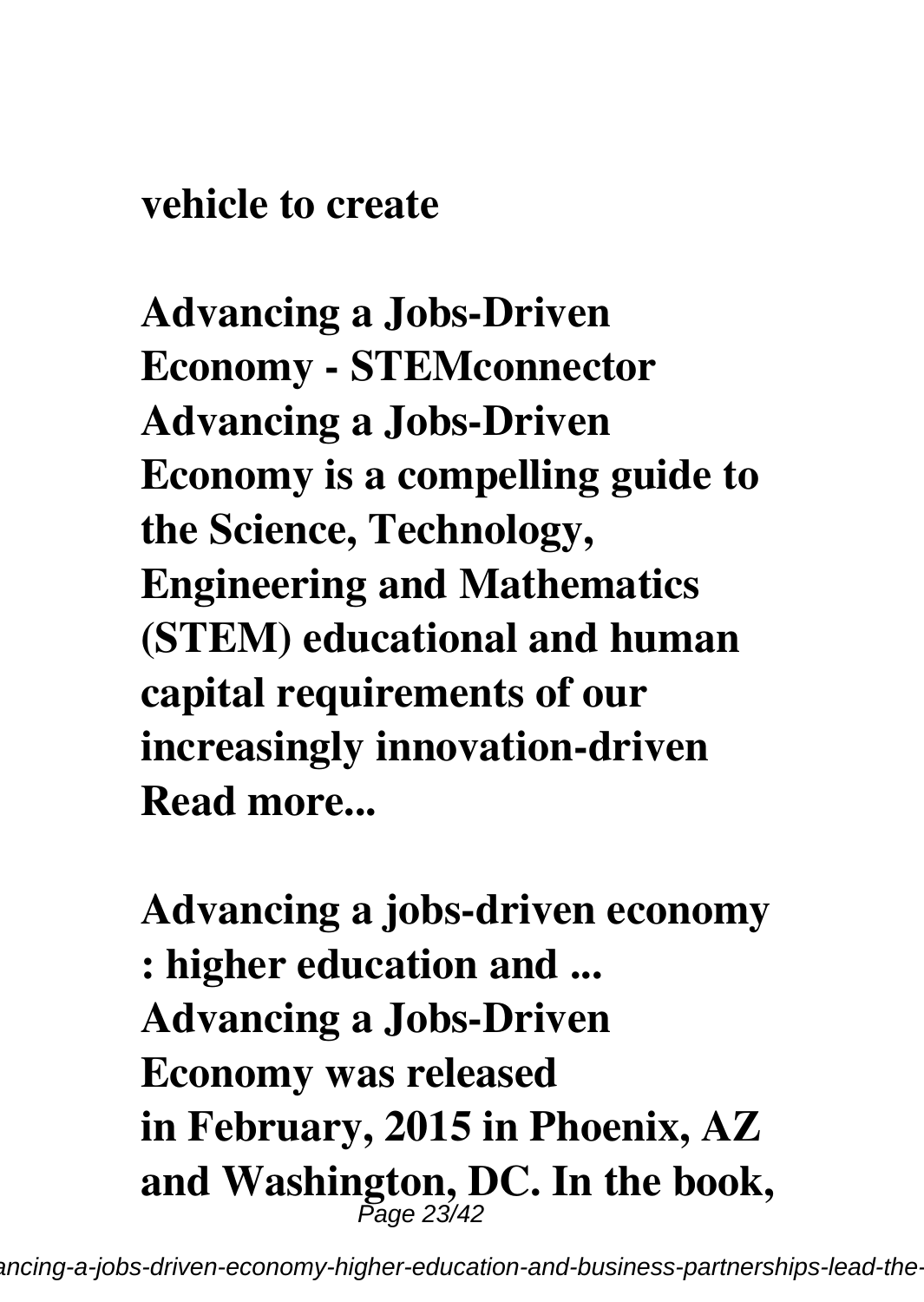**62 education, business and nonprofit thought leaders share proven models of partnerships that support STEM education and workforce development.**

**US Congressman John Carney – Advancing a Jobs Driven STEM ...**

**Advancing a Jobs-Driven Economy: Corporate Social Responsibility Takes a Different Form - Sodexo Insights In the 21st century jobs-driven economy, companies are demanding a workforce armed with STEM (science, technology, engineering and math) skills, along with effective team building,** Page 24/42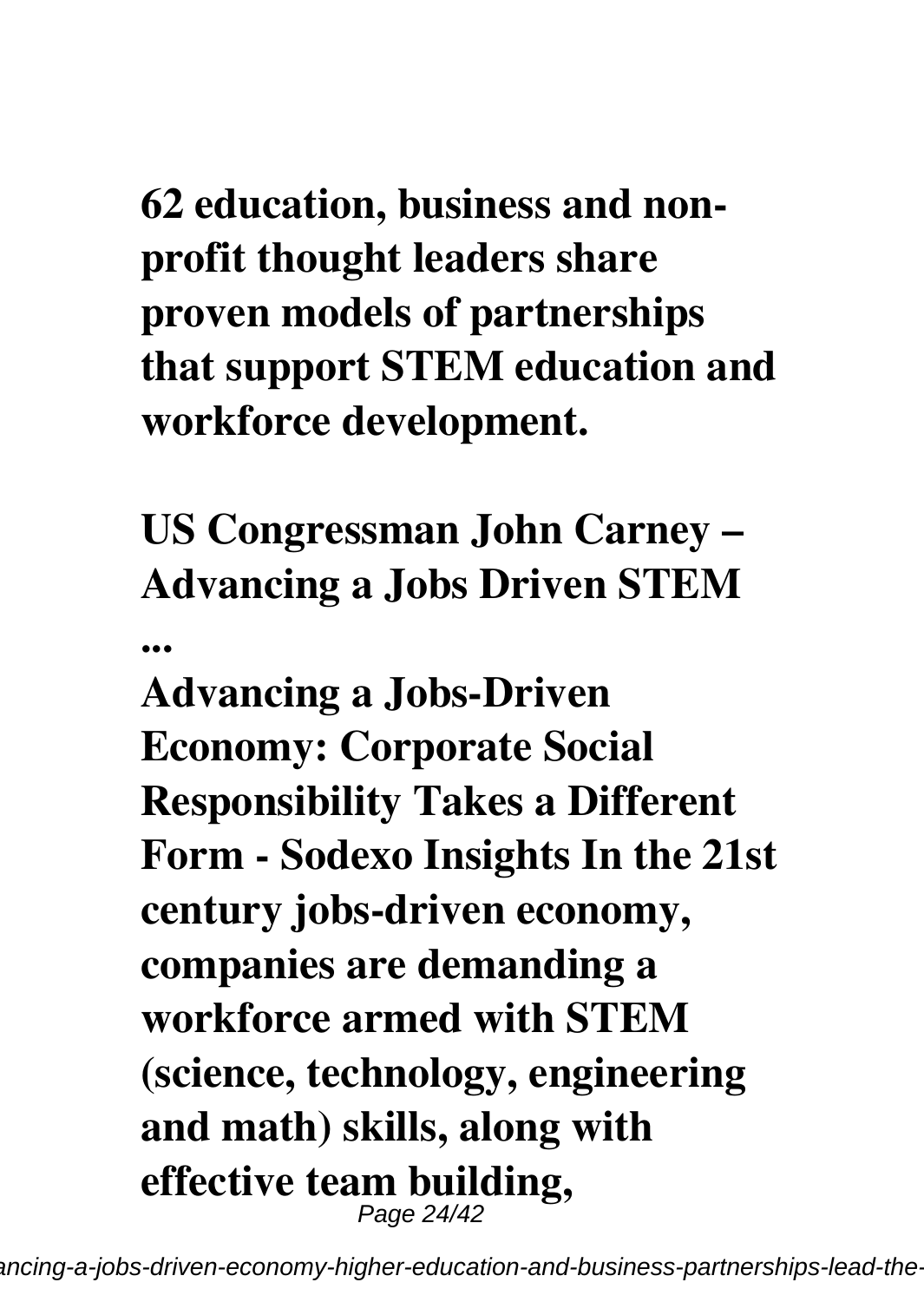**communication and problemsolving ability.**

**Advancing a Jobs-Driven Economy: Corporate Social ... for jobs and careers. This guide outlines a step-by-step approach to building industry-driven career pathway systems that align education and training programs with the needs of the regional economy to ensure that students and job seekers are prepared with the right skills and experiences to get jobs in the driving sectors of their local economies.**

# **Building Industry-Driven Career** Pathway Systems in ...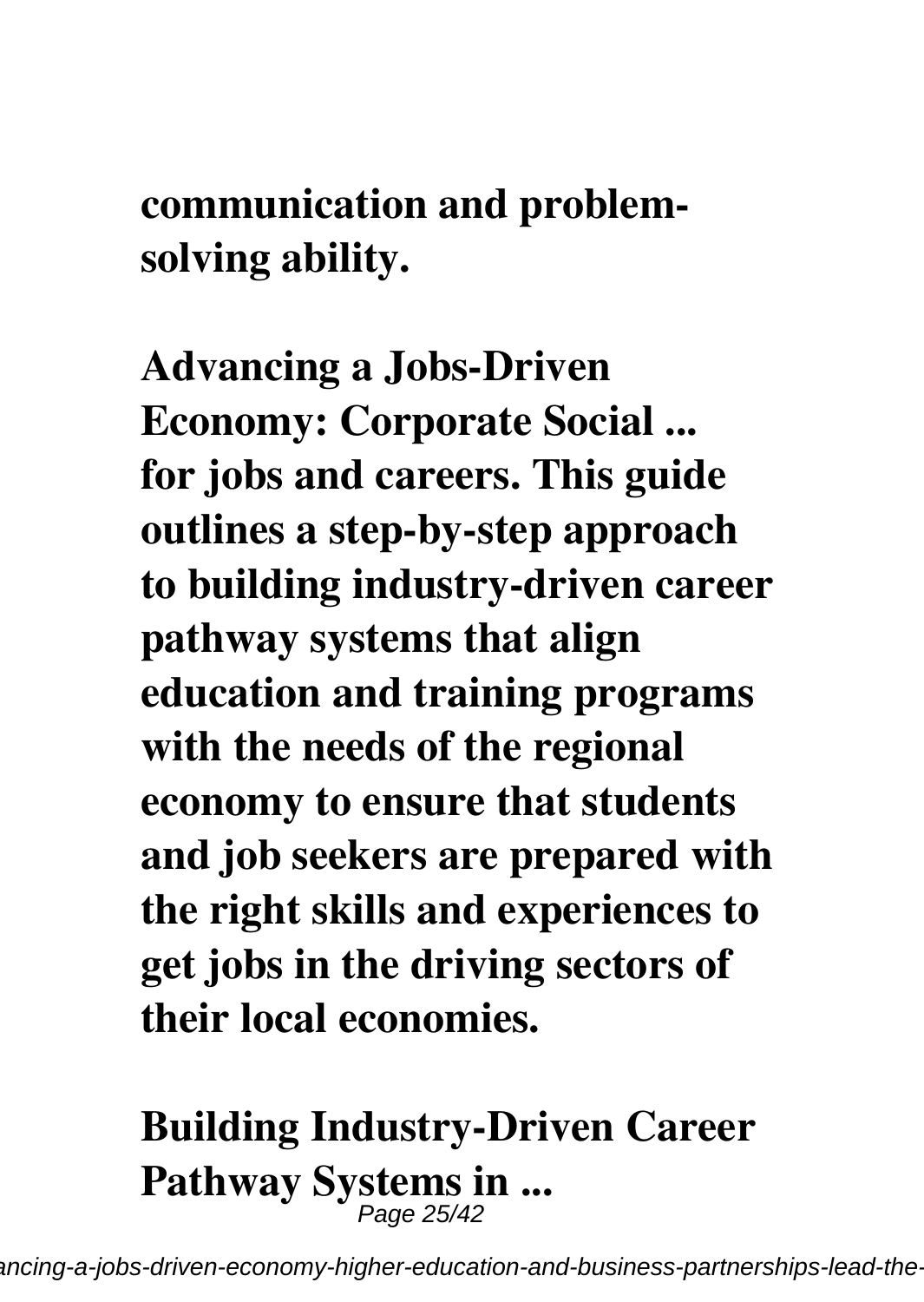**Advancing a Jobs-Driven Economy: Higher Education and Business Partnerships Lead the Way. New models of partnership drive scalable solutions that engage underrepresented communities and equip students**

**with the skills and competencies that companies demand. Aligning corporate, education, and community partners requires that we rethink and redesign...**

**Download Advancing a Jobs-Driven Economy: Higher Education ...**

**Abstract. What will it take to close the skills gap and lead the STEM workforce revolution? Science,** Page 26/42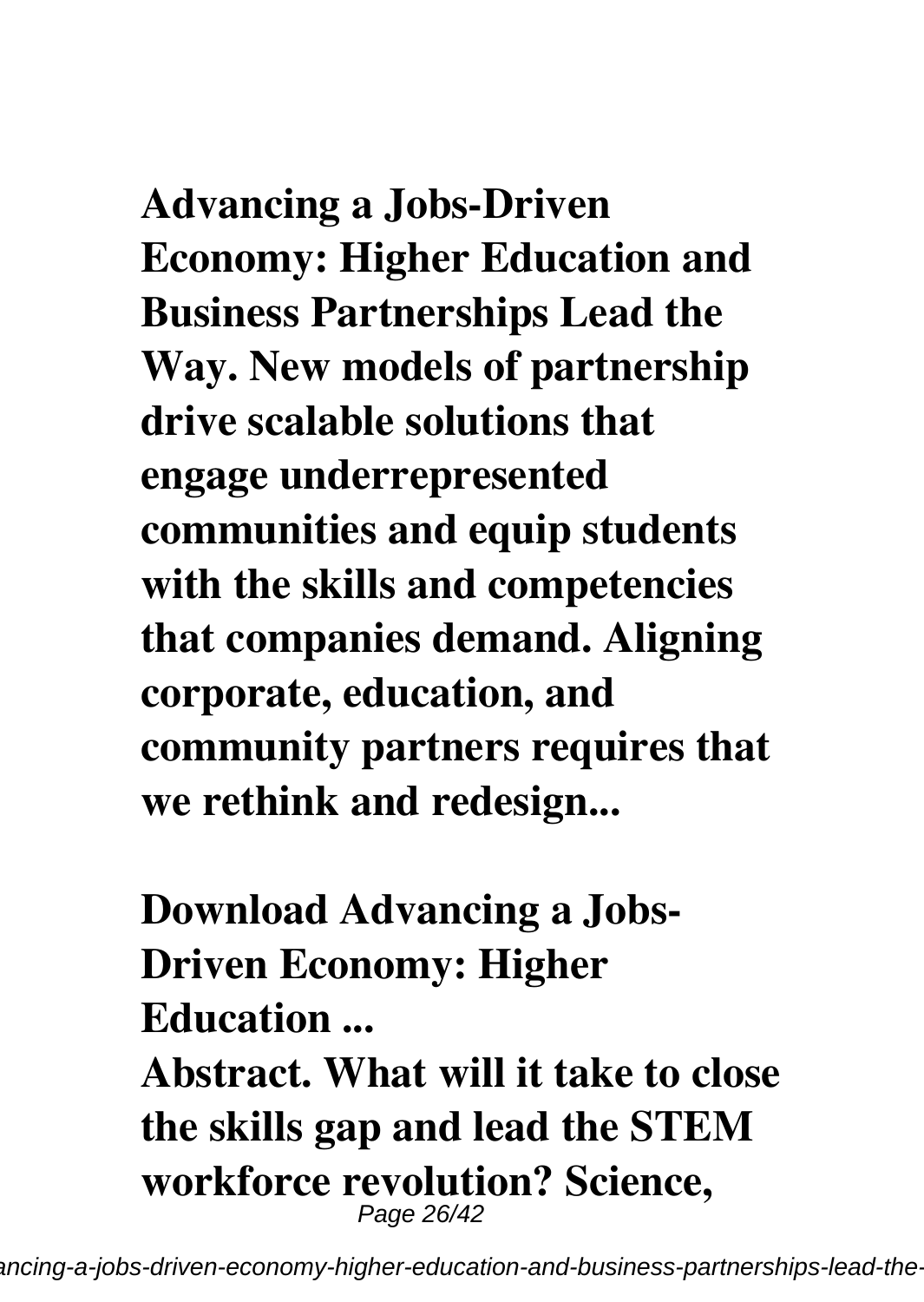**technology, engineering, and math are at the heart of the 21st century jobs-driven economy, challenging education institutions and companies to train and source an increasingly technical workforce.**

**Advancing a jobs-driven economy : higher education and ... Advancing a Jobs-Driven Economy: Business Partnerships Lead the Way summarizes other successful industry collaborations and describes "scale-up initiatives". Contributors to the book include STEM Higher Education Council Members and their industry partners, as well as other champions in education,** Page 27/42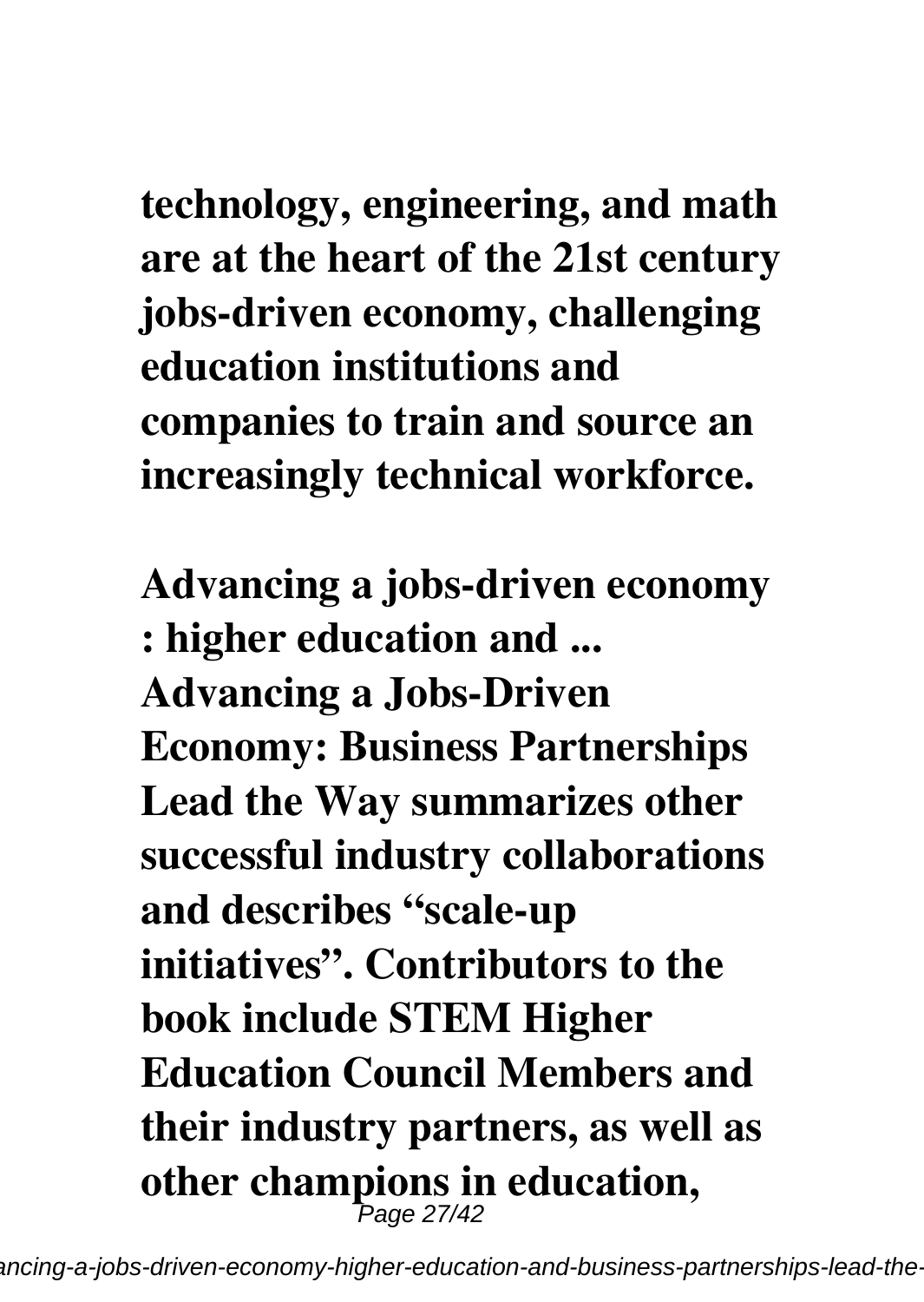**business, and industry.**

**Workforce strategy team contributes to "Advancing a Job ...**

**The academic business incubator plays a key role in a jobs-driven economy. It simply aligns skills to jobs creating real partnership with business and providing competency-based education.**

**Academic Business Incubators in advancing a jobs-driven ... "'Advancing A Jobs-Driven Economy' provides the framework to build new relationships with businesses, governments, and foundations to** Page 28/42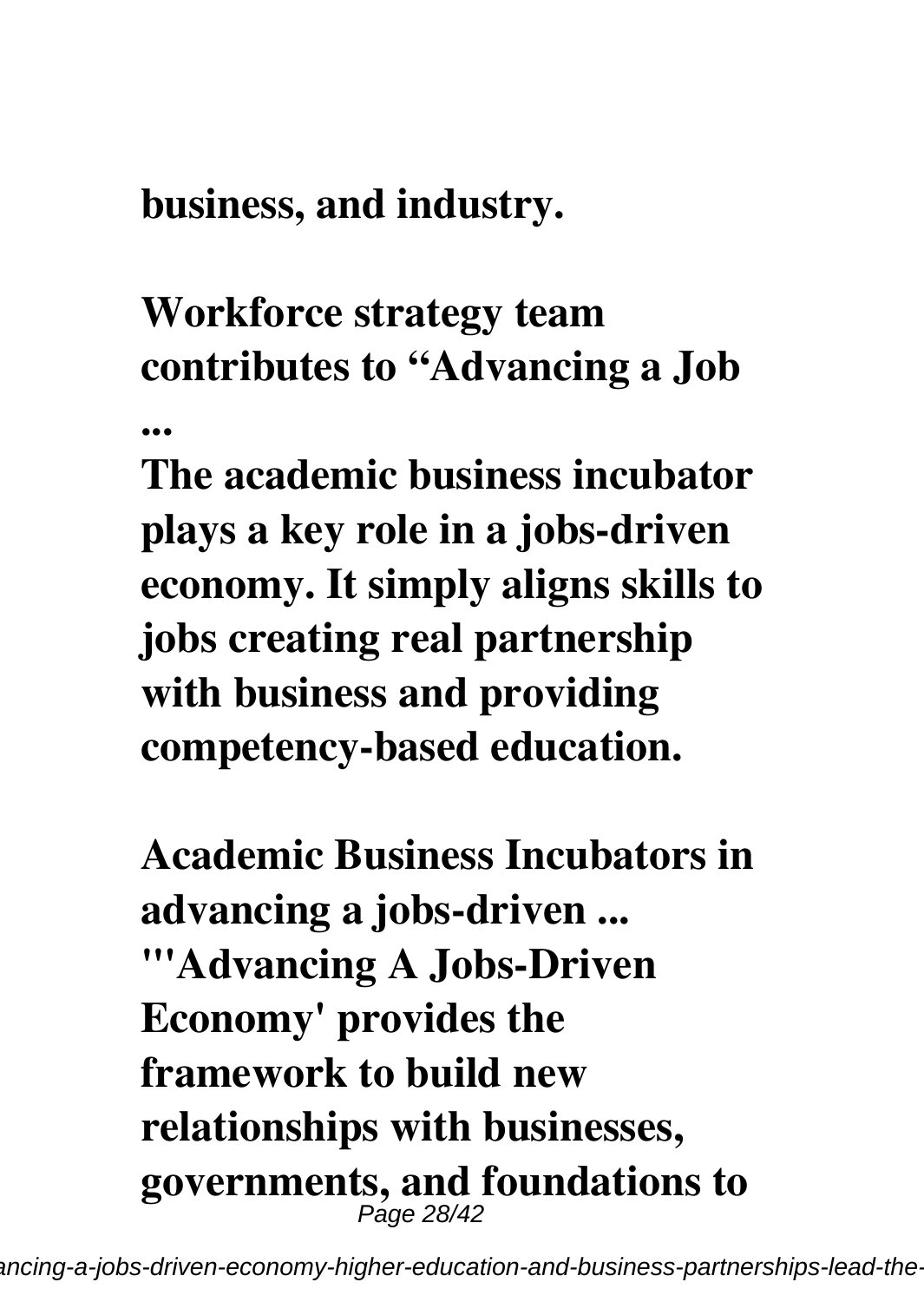**find opportunities for collaboration in building the next generation of STEM professionals," said Dr. Mitzi Montoya, vice president and university dean of entrepreneurship and innovation at Arizona State University.**

**Sodexo and STEMconnector® Collaborate in "Advancing a Jobs**

**...**

**Economist Says Manufacturing Job Loss Driven By Technology, Not Globalization. The country's lost more than 7 million factory jobs since the late 1970s, and yet the amount of stuff the U.S. produces is at an all-time high. A** Page 29/42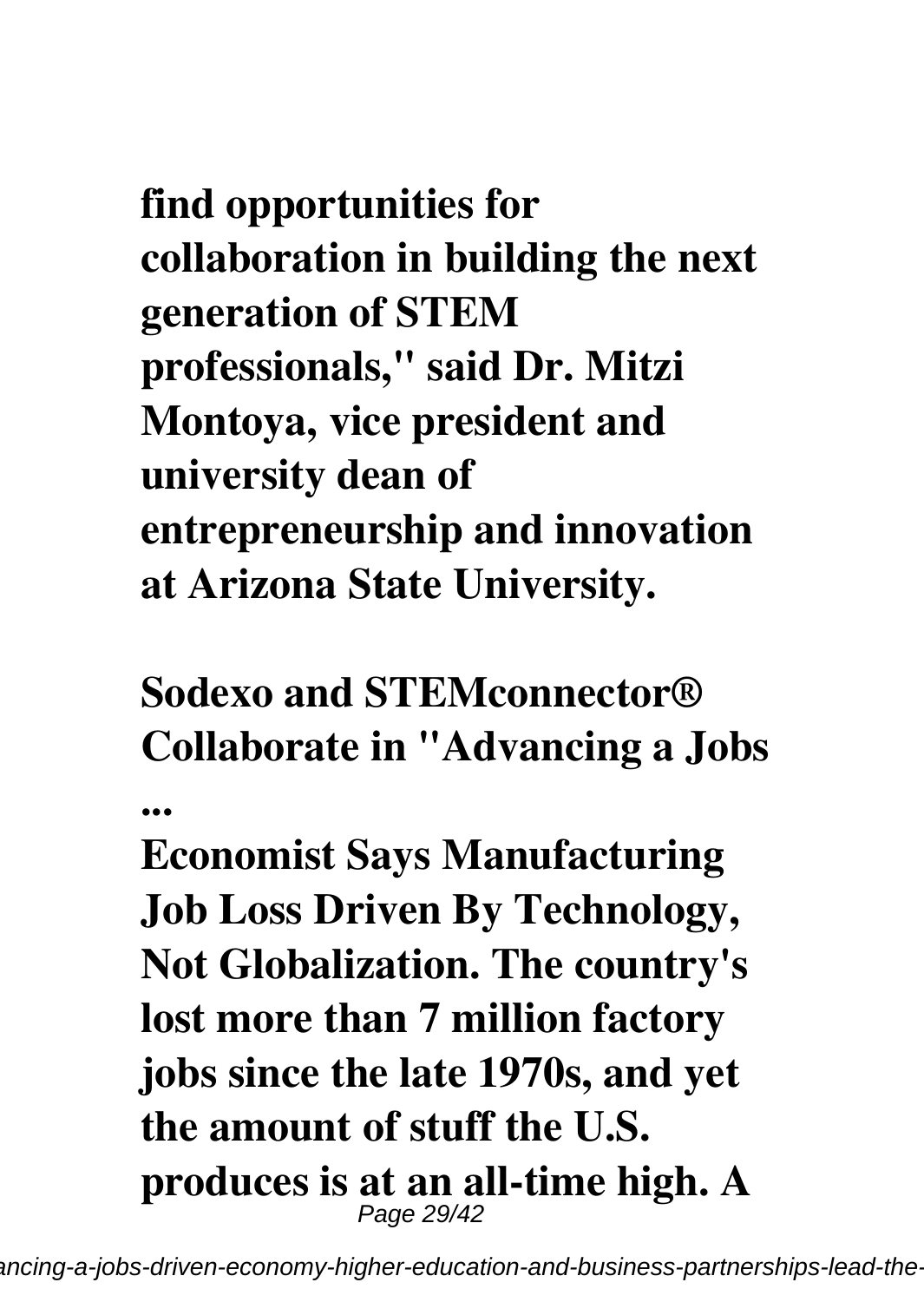**lot of these jobs have not been lost to other countries, according to Michael Hicks who's an economist.**

**Economist Says Manufacturing Job Loss Driven By ... - NPR "'Advancing A Jobs-Driven Economy' provides the framework to build new relationships with businesses, governments, and foundations to find opportunities for collaboration in building the next**

# **Sodexo and STEMconnector® Collaborate in "Advancing a Jobs**

Page 30/42

**...**

**...**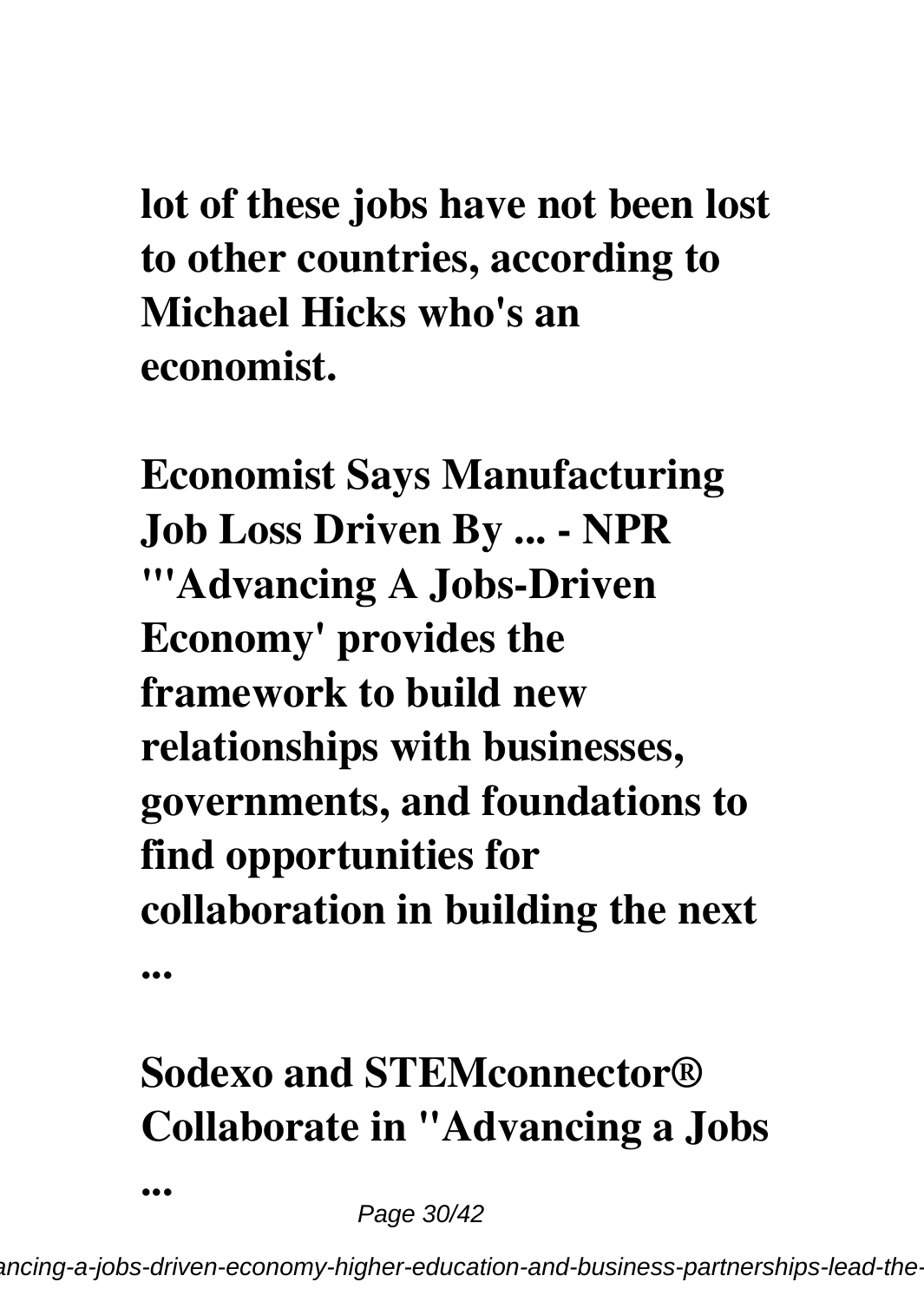# **The World Economic Forum is an**

**independent international organization committed to improving the state of the world by engaging business, political, academic and other leaders of society to shape global, regional and industry agendas. Incorporated as a not-for-profit foundation in 1971, and headquartered in Geneva, Switzerland, the Forum is tied to no political, partisan or national interests.**

**Five ways technology can help the economy | World Economic ... Denver has the 18th largest local economy in the US, and a high** Page 31/42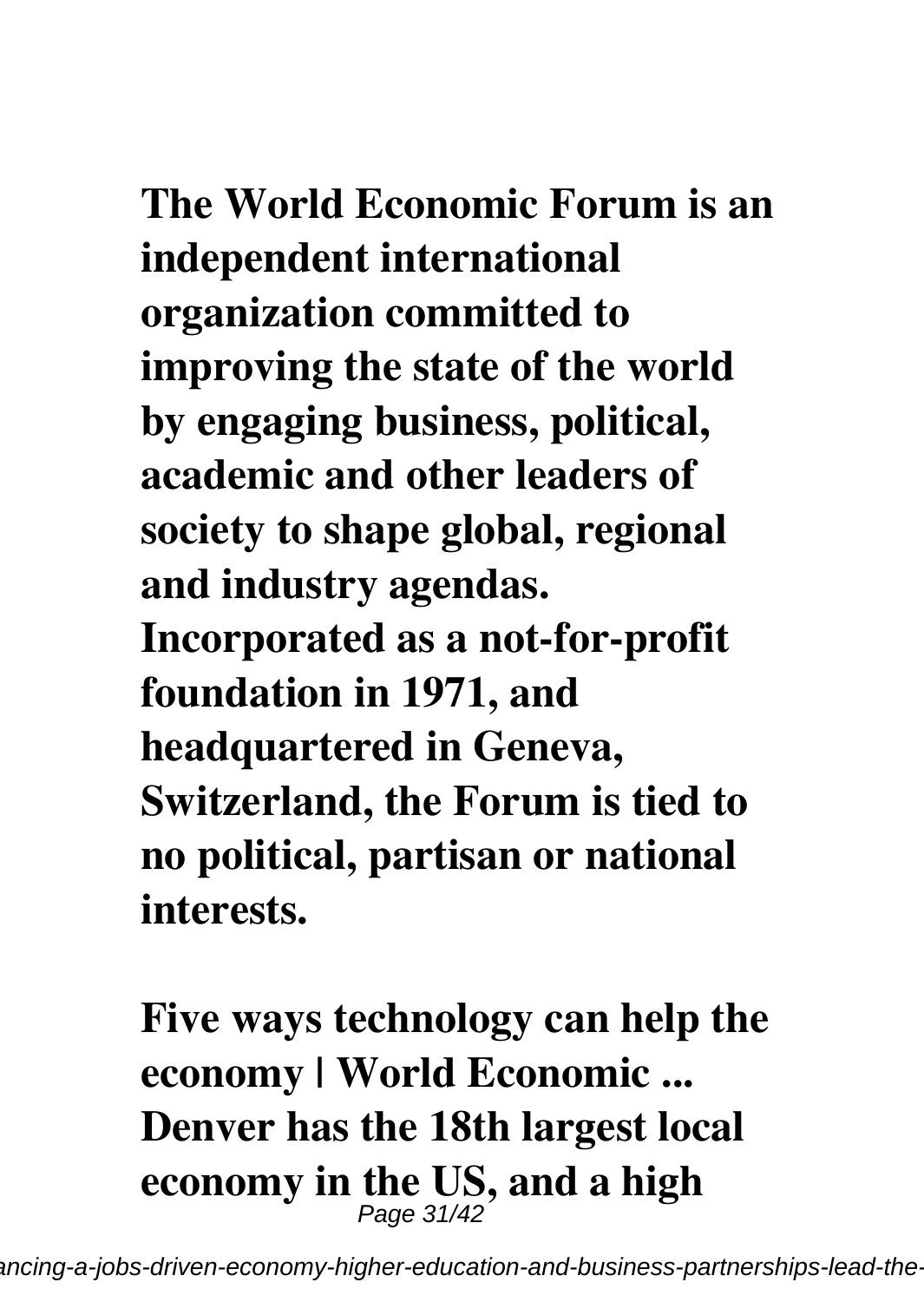**cost of living. The average pay for jobs in Westminster is above average at \$54,450, and the median cost of a home in Westminster is \$225,300, which is above the national average. 34% of workers in Westminster hold a bachelors degree or higher (above average), and 90% of workers ...**

**Westminster, CO Jobs - 37,609 openings | Glassdoor For one hundred years, our collegial and consensus-driven agency has championed the interests of American consumers. As we begin our second century, the FTC is dedicated to advancing consumer interests while** Page 32/42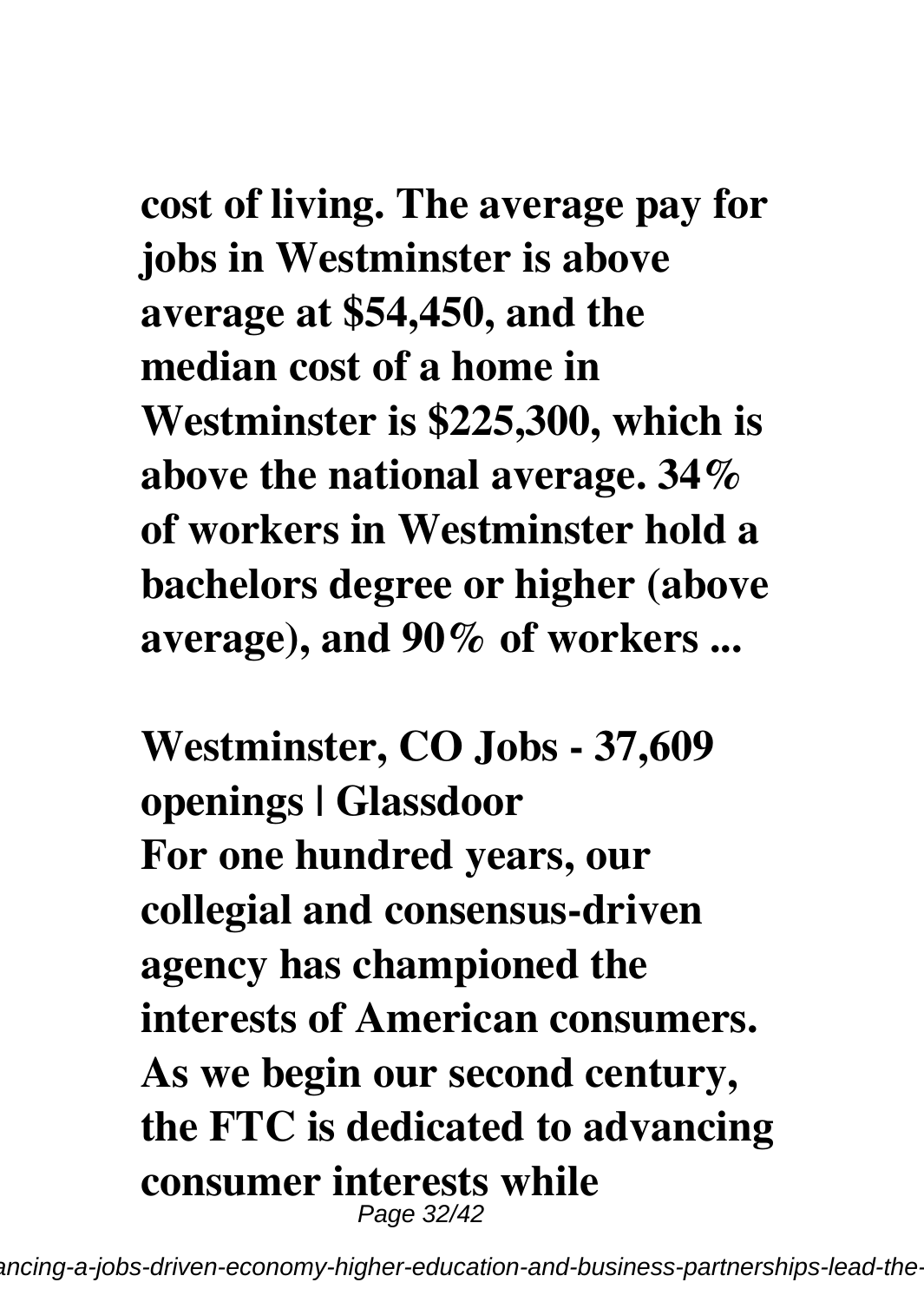**encouraging innovation and competition in our dynamic economy.**

**Federal Agencies | Department of Regulatory Agencies The Colorado Constitution, Article XII, Section 13 requires that applicants for state classified government jobs be residents of Colorado, unless this requirement is either performing work primarily 30 miles within the state border or waived by the State Personnel Director or the State Personnel Board.**

#### **State of Colorado Job Opportunities | State Job** Page 33/42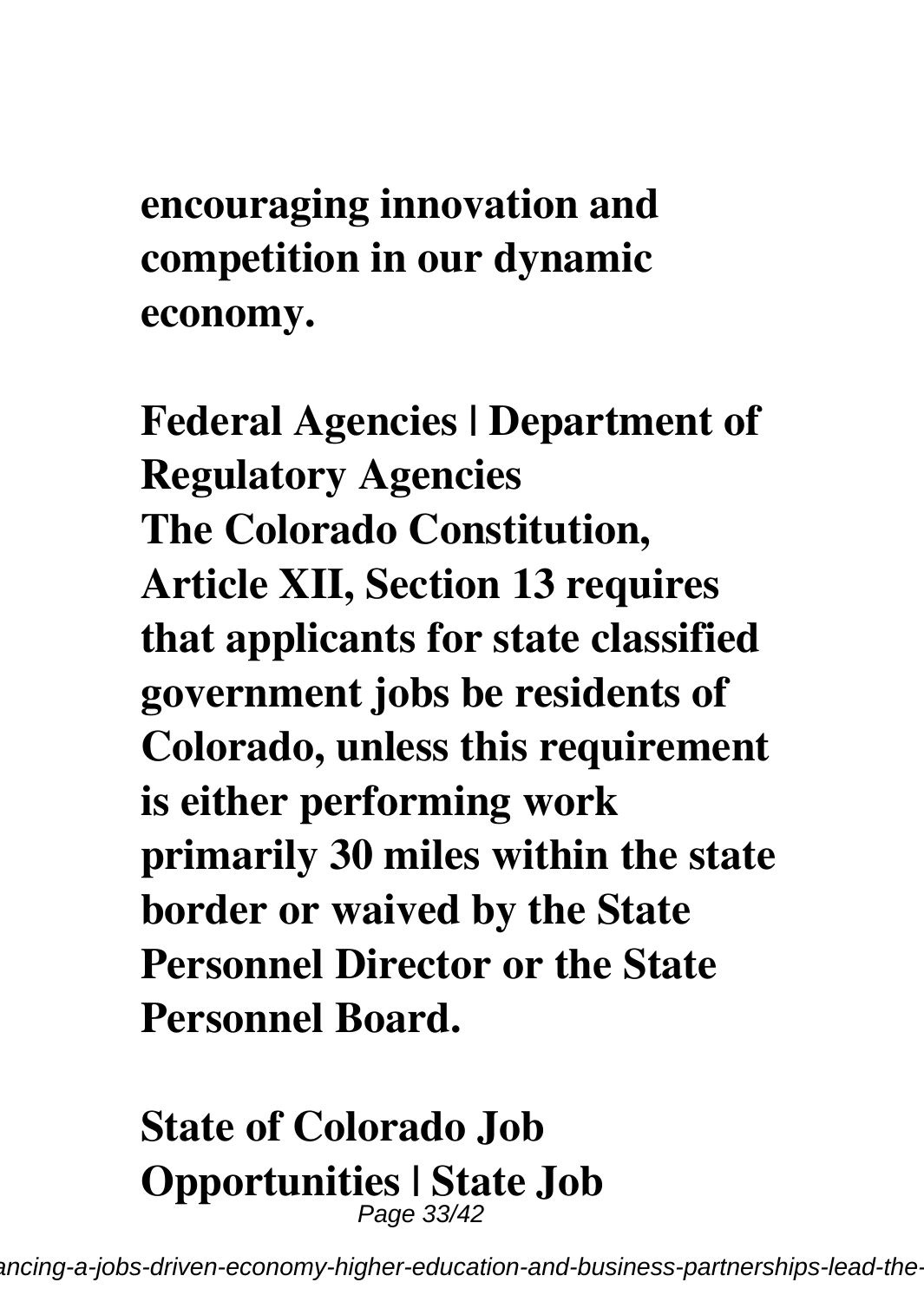**Opportunities USAJOBS is the Federal Government's official one-stop source for Federal jobs and employment information.**

**Advancing a Jobs-Driven Economy: Higher Education and Business Partnerships Lead the Way. New models of partnership drive scalable solutions that engage underrepresented communities and equip students with the skills and competencies that companies demand. Aligning corporate,**

Page 34/42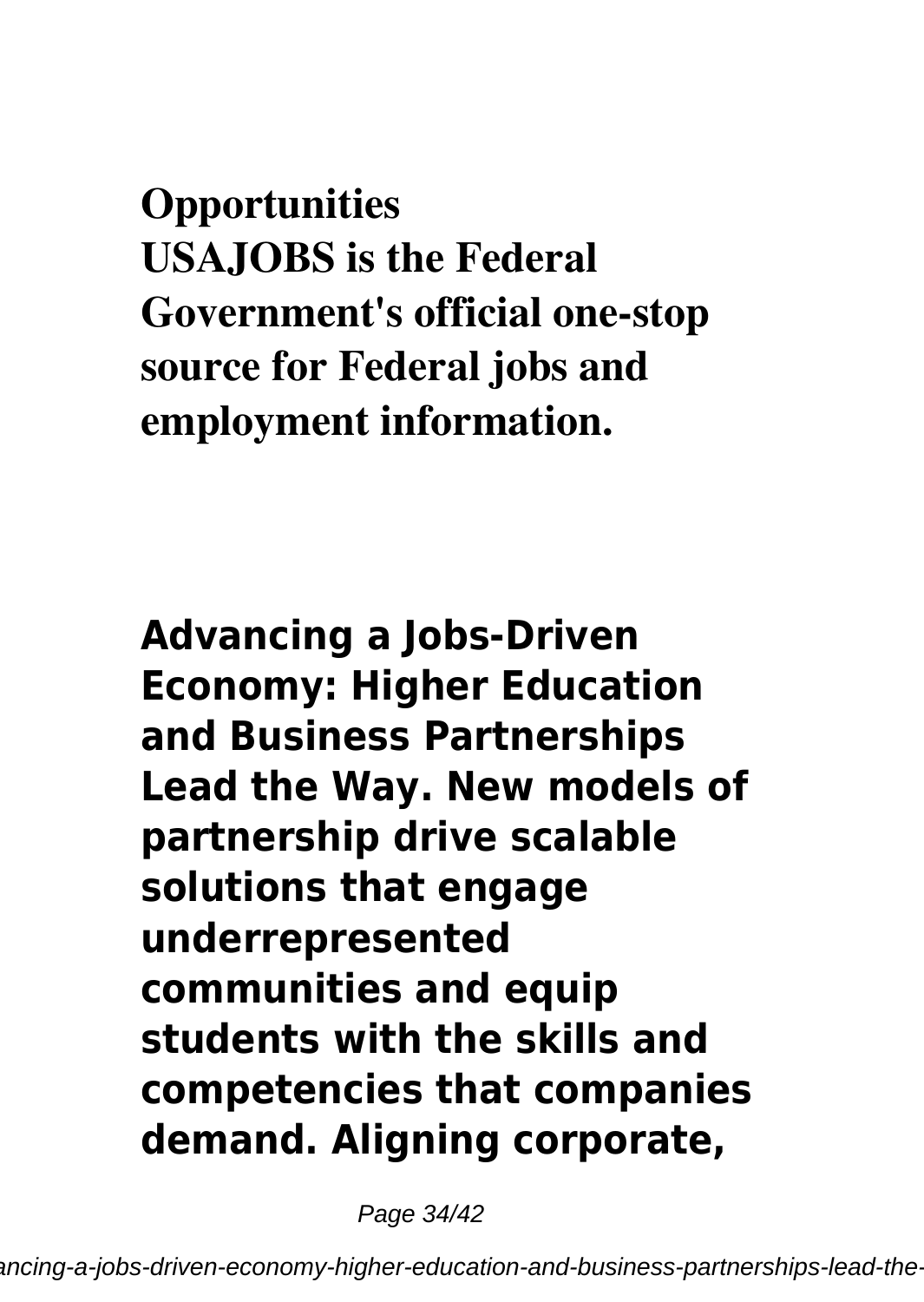**education, and community partners requires that we rethink and redesign... Advancing a Jobs-Driven Economy: Business Partnerships Lead the Way summarizes other successful industry collaborations and describes "scale-up initiatives". Contributors to the book include STEM Higher Education Council Members and their industry partners, as well as other champions in education, business, and industry. Westminster, CO Jobs - 37,609 openings | Glassdoor for jobs and careers. This guide outlines a step-by-step**

Page 35/42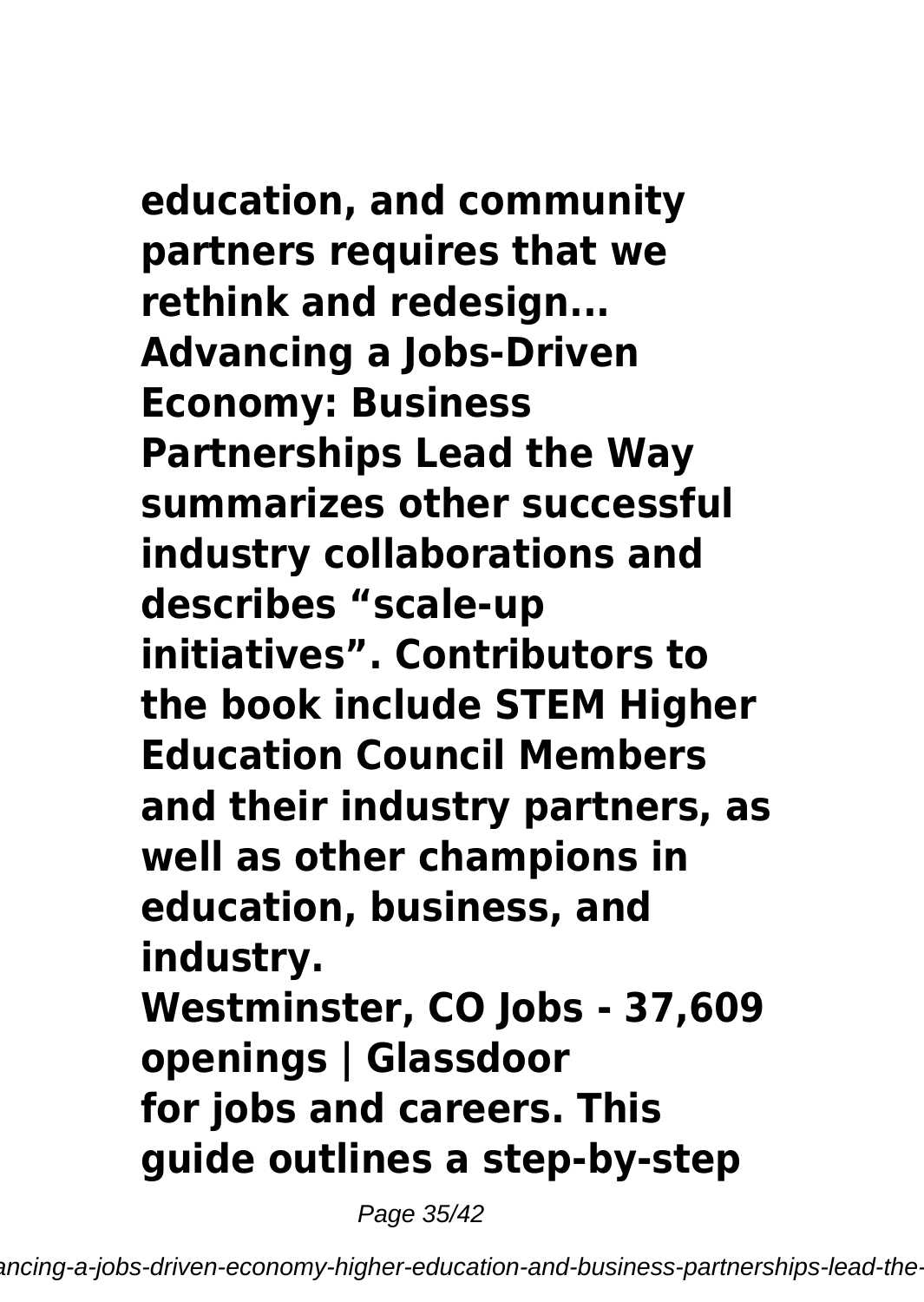**approach to building industrydriven career pathway systems that align education and training programs with the needs of the regional economy to ensure that students and job seekers are prepared with the right skills and experiences to get jobs in the driving sectors of their local economies.**

*Federal Agencies | Department of Regulatory Agencies Download Advancing a Jobs-Driven Economy: Higher Education ...*

*The academic business incubator plays a key role* Page 36/42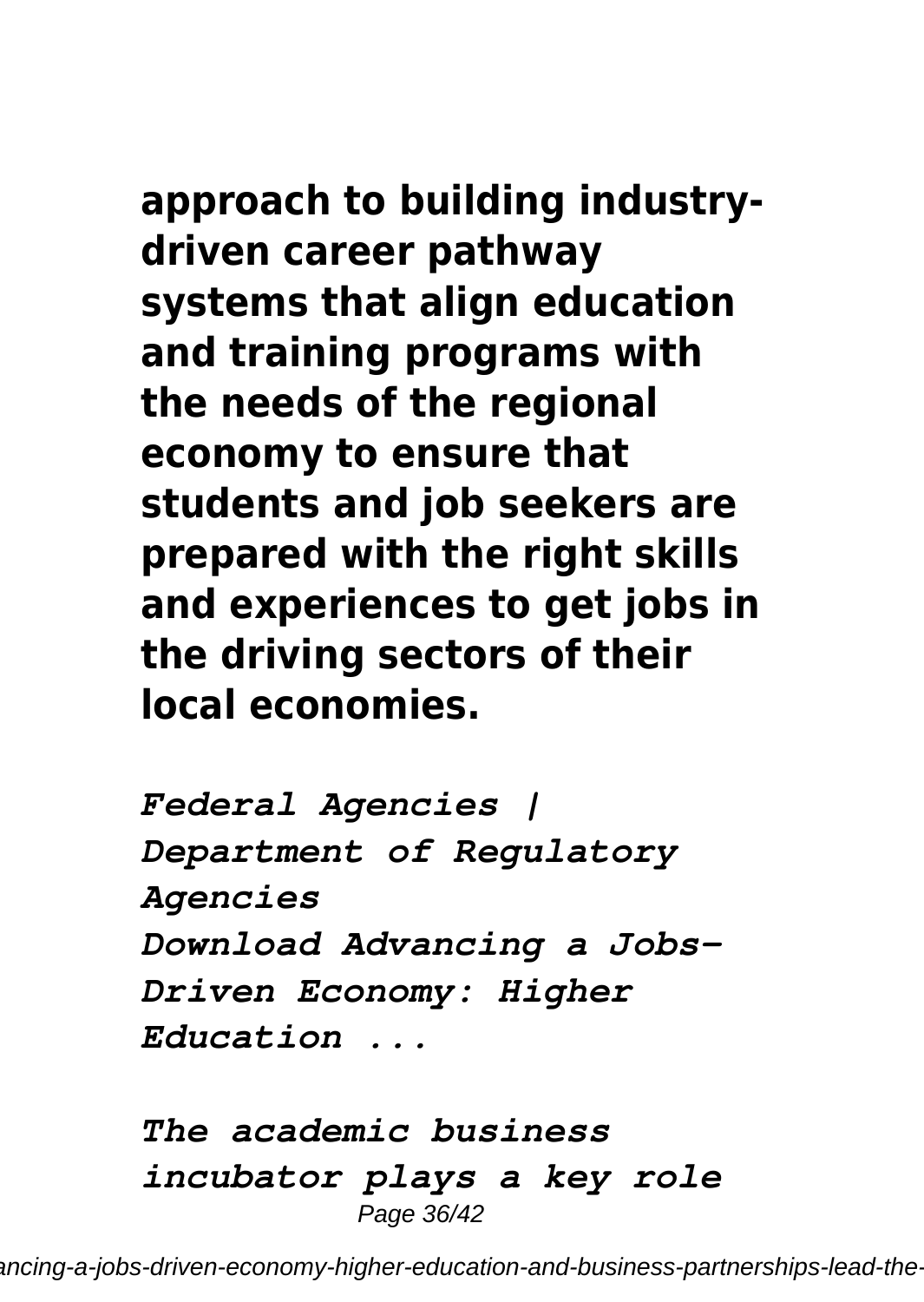*in a jobs-driven economy. It simply aligns skills to jobs creating real partnership with business and providing competency-based education.*

For one hundred years, our collegial and consensus-driven agency has championed the interests of American consumers. As we begin our second century, the FTC is dedicated to advancing consumer interests while encouraging innovation and competition in our dynamic economy. Denver has the 18th largest local economy in the US, and a high cost of living. The average pay for jobs in Westminster is above average at \$54,450, and the median cost of a home in Westminster is \$225,300, which is above the national average. 34% of workers in Westminster hold a Page 37/42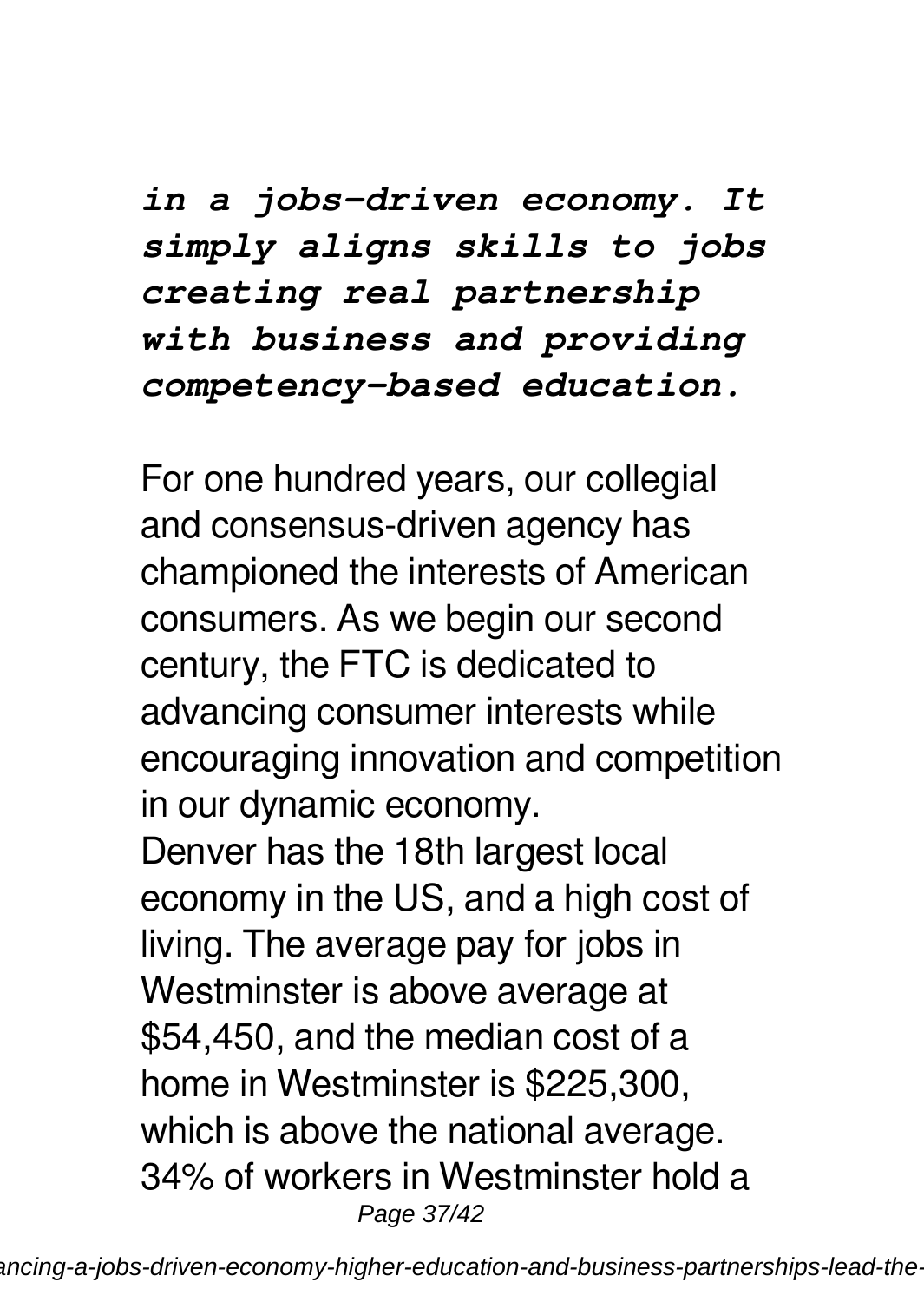bachelors degree or higher (above average), and 90% of workers ... Economist Says Manufacturing Job Loss Driven By Technology, Not Globalization. The country's lost more than 7 million factory jobs since the late 1970s, and yet the amount of stuff the U.S. produces is at an all-time high. A lot of these jobs have not been lost to other countries, according to Michael Hicks who's an economist.

**Advancing a jobs-driven economy : higher education and ...**

**"Advancing a Jobs-Driven Economy highlights the importance of cross-sector collaboration and crossing boundaries. We need the collaboration. And the stronger the collaboration, the** Page 38/42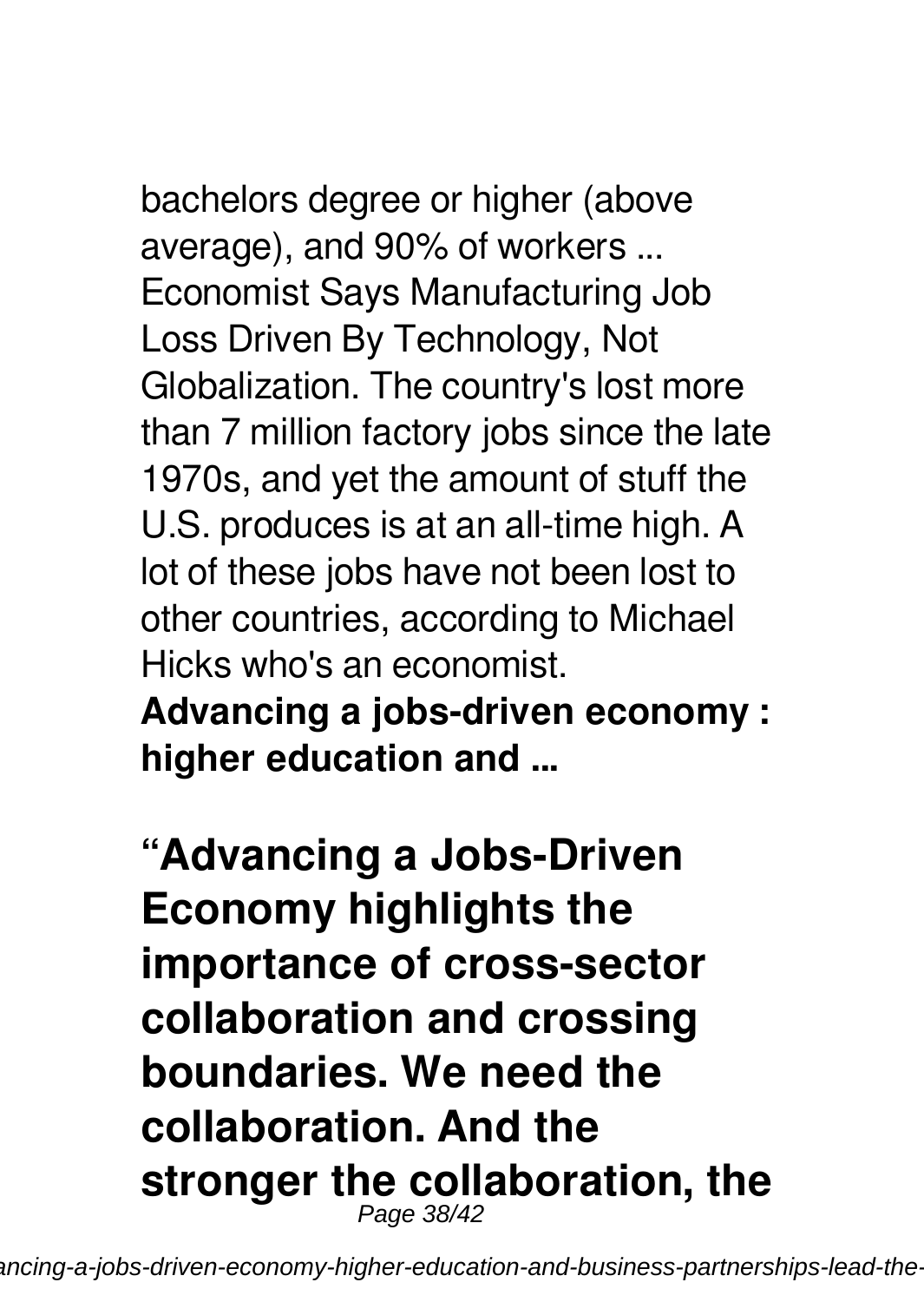**stronger our society and economy will be." "'Advancing A Jobs-Driven Economy' provides the framework to build new relationships with businesses, governments, and foundations to find opportunities for collaboration in building the next generation of STEM professionals," said Dr. Mitzi Montoya, vice president and university dean of entrepreneurship and innovation at Arizona State University. State of Colorado Job Opportunities | State Job Opportunities** Page 39/42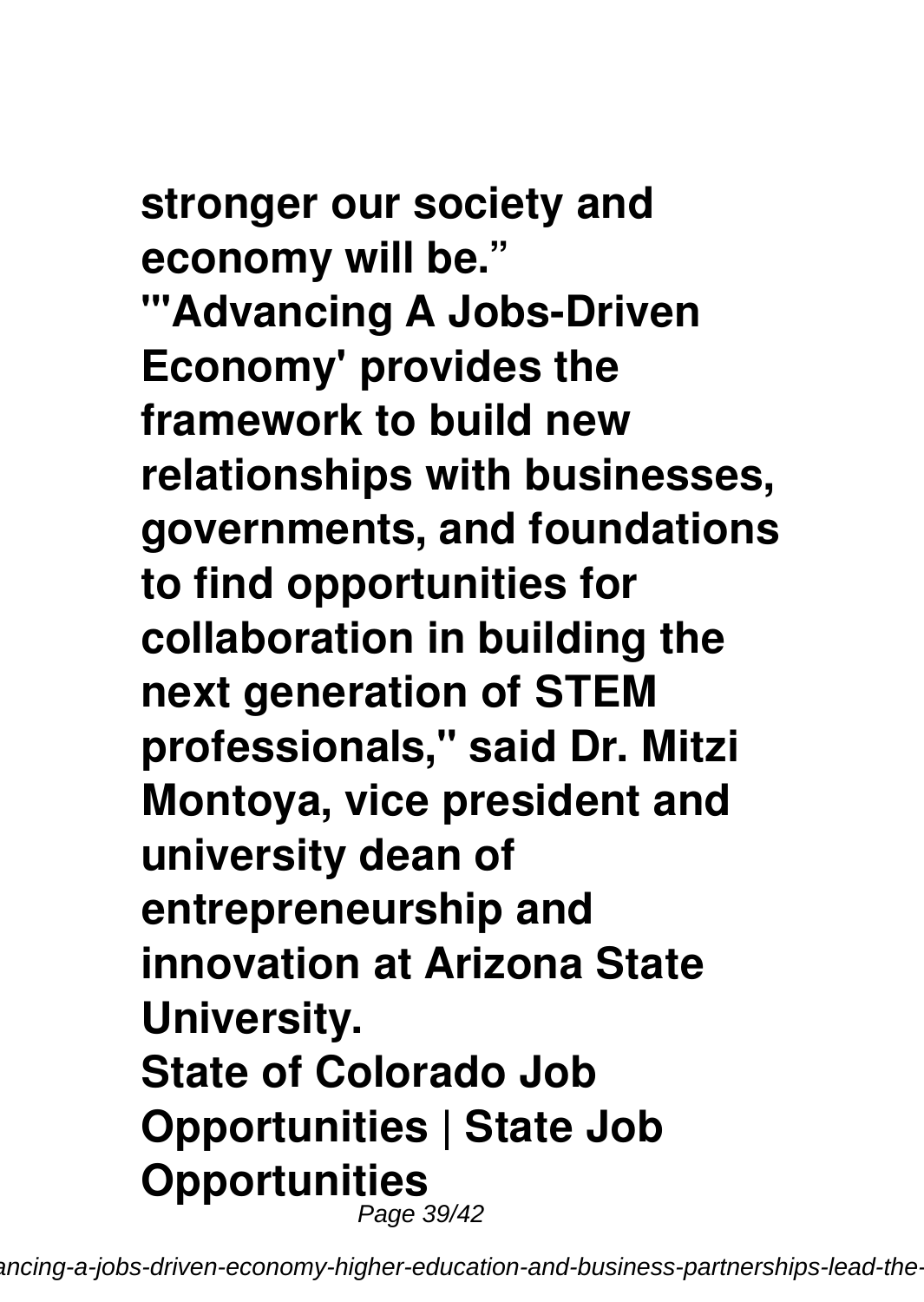**Academic Business Incubators in advancing a jobs-driven ...**

**Workforce strategy team contributes to "Advancing a Job ...**

**Advancing A Jobs Driven Economy US Congressman John Carney – Advancing a Jobs Driven STEM ... Five ways technology can help**

**the economy | World Economic**

**...**

...

Advancing a Jobs-Driven Economy: Corporate Social

Page 40/42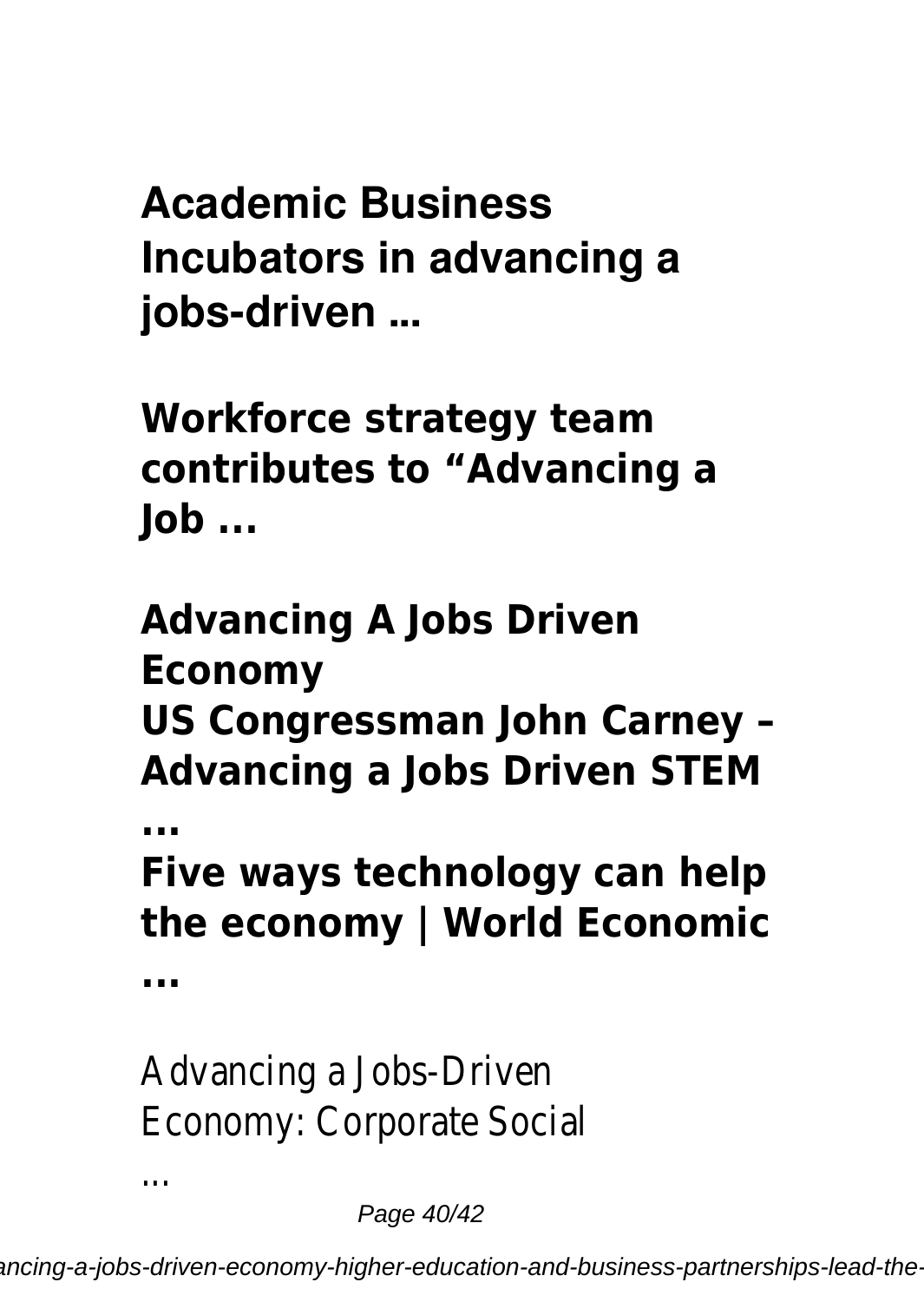Economist Says Manufacturing Job Loss Driven By ... - NPR The Colorado Constitution, Article XII, Section 13 requires that applicants for state classified government jobs be residents of Colorado, unless this requirement is either performing work primarily 30 miles within the state border or waived by the State Personnel Director or the State Personnel Board. Advancing a Jobs-Driven Economy: Higher Education and ...